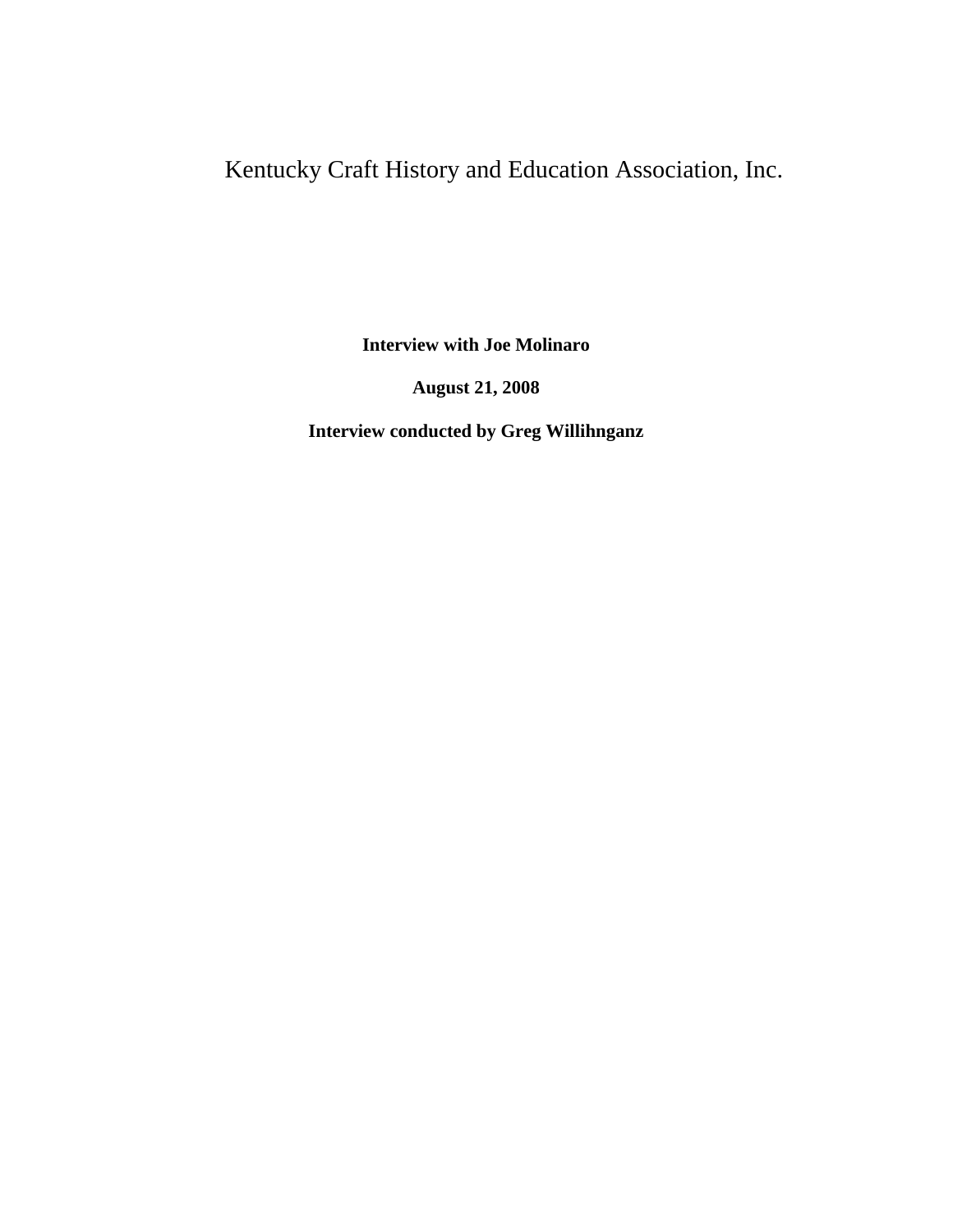WILLIHNGANZ: This is Greg Willihnganz. I'm interviewing Joe Molinaro at his home in Winchester, Kentucky. It is for the Kentucky Craft History and Education Association on, August 21, 2008. Thank you for doing this Joe. We appreciate it.

MOLINARO: You're welcome.

WILLIHNGANZ: Tell me if you can, in a sentence or two, what it is you do?

MOLINARO: Gosh (laughter). In a sentence or two, huh (laughter)?

WILLIHNGANZ: Okay.

MOLINARO: Well, I'm a pottered ceramist, and I work primarily in porcelain. And, for years I have kind of been exploring issues that are around vessel making, 'cause my early roots were that of a functional potterer, and I got interested in functional pots…more abstract…and you know how these forms can work as works of art…and beyond utility. And along side of that, I have also taken on the making of these more architectural…I call them house forms, or dwellings, and they are very different on the surface, but at the same time, they're very connected to the porcelain work that I do…which are tea pots and bowls and cups, and things of that nature, which are more sculptural in nature. Now that's much more than one sentence, but that's as much as I can condense it down to.

WILLIHNGANZ: Laughter. We're scratching the surface here. I understand.

MOLINARO: Okay.

WILLIHNGANZ: Now this piece next to you is a tea pot? Is that what it is?

MOLINARO: It is a tea pot, yeah.

WILLIHNGANZ: And tell me how that's functional (laughter). I'm not sure.

MOLINARO: Well, you know, I look at function maybe differently than a lot of people do when they look at pottery, and so far as I look at function, at a lot broader context. For example, you can have a bowl that holds mashed potatoes, but a bowl can hold ideas. It can be more of a spiritual nature. It can hold things that you think about, that are beyond the physicality of the form itself. And, I think that exploring function in a more abstract sense is for me more exciting, even though I love to make functional pots…the only one I do. There was a term, years ago, I read in a book describing the functional, but not quite so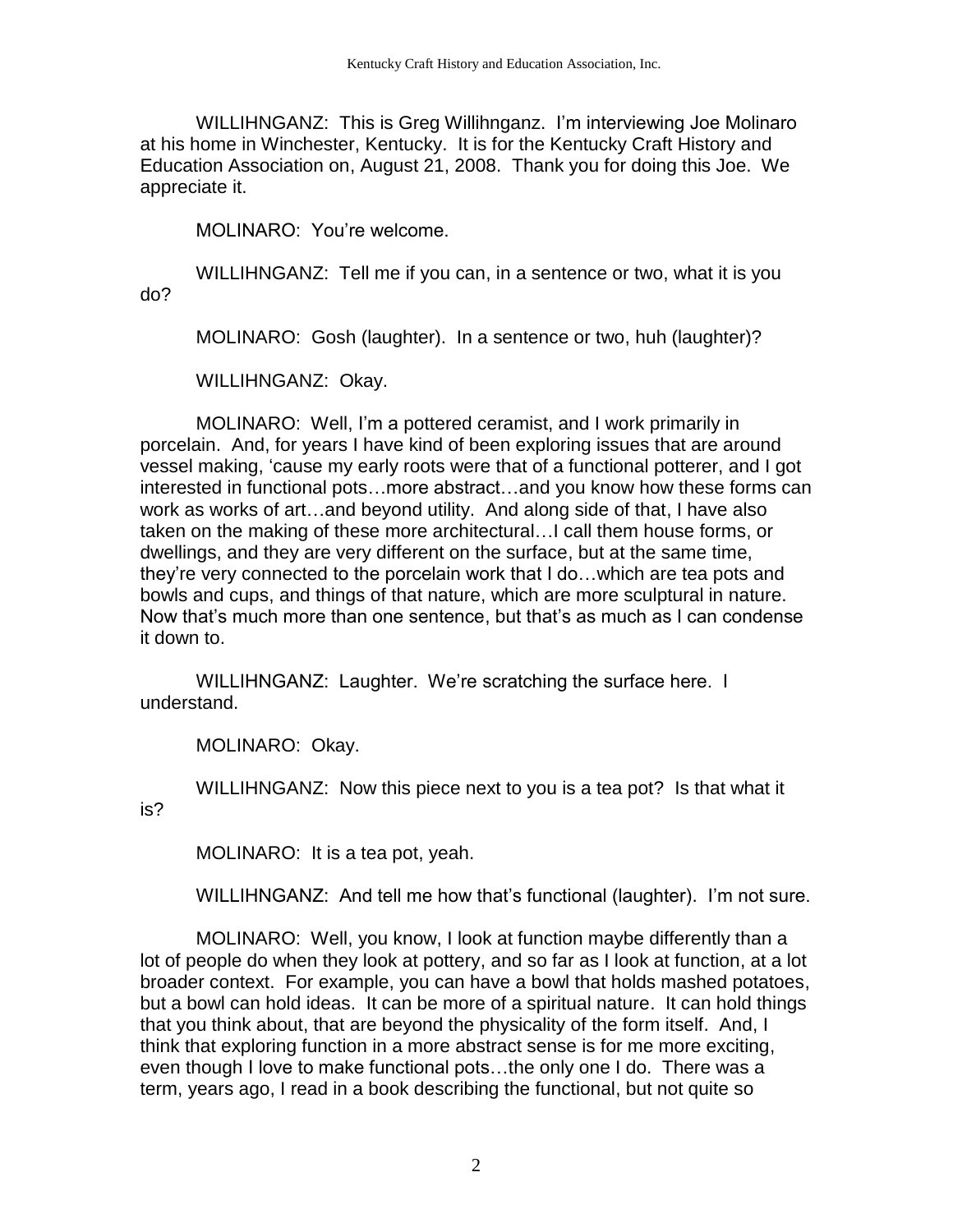functional, work of potter Lucy Reed, who is deceased, but she was a well known British potter. And, in the book they referred to her pieces as spiritualized functionalism. And, I like that term because I understand it. It has more of a spiritual context. It's more metaphorical and it's referenced to things outside the pot itself. But I think pots are functional. I think that when you look at a piece of pottery and it makes you think of something, makes you feel a certain way, reminds you of an experience, that's a functional attribute that the pot brings. And, it can also nourish you physically through the food that it holds, but maybe more spiritually, or emotionally, or even intellectually, and I'm interested in that as well.

WILLIHNGANZ: Okay, thank you. Tell me a little bit about your growing up. Were you born in this area? Did you grow up here in Kentucky?

MOLINARO: Well I'm from Northern Indiana, from a large Italian Catholic family. And, my father worked in a brewery, and my mother was a secretary at the University of Notre Dame. And, my parents' goals were to send us all to college…which they did. And, but, I was the one in the family that my parents used to refer to when I was growing up as, oh he's the one that has all the hobbies. And, I was always dragging in pieces of wood in the basement, cutting them up and building things, and drawing on the wall or what have you. Now my family didn't have an art background, per se, so they really didn't plug into that, and say you know we ought to get him some art classes. They just let me hammer away and cut wood. And, to them, he has hobbies. And, it wasn't until I later went to college that I kind of discovered art and ceramics, and the idea that you could make that a career was just amazing to me. And, it was like, are you kidding? Who wouldn't want to do that? So, but growing up it was a very typical middle class family, with me having the most hobbies of all my brothers and sisters.

WILLIHNGANZ: Did you get art classes in school?

MOLINARO: No, never. I was on the college preparatory program. I went to private schools all the way through kindergarten…all the way up through high school. And, these private schools were always training you to be academically inclined and to go to college. And, unfortunately…and it really is unfortunate…art wasn't in that curriculum. You had to be in a different program to get art classes, but the program I was in was always preparing you for college. And, I never took one art course. My first art course wasn't until I was in college, believe it or not.

WILLIHNGANZ: Wow!

MOLINARO: Yeah.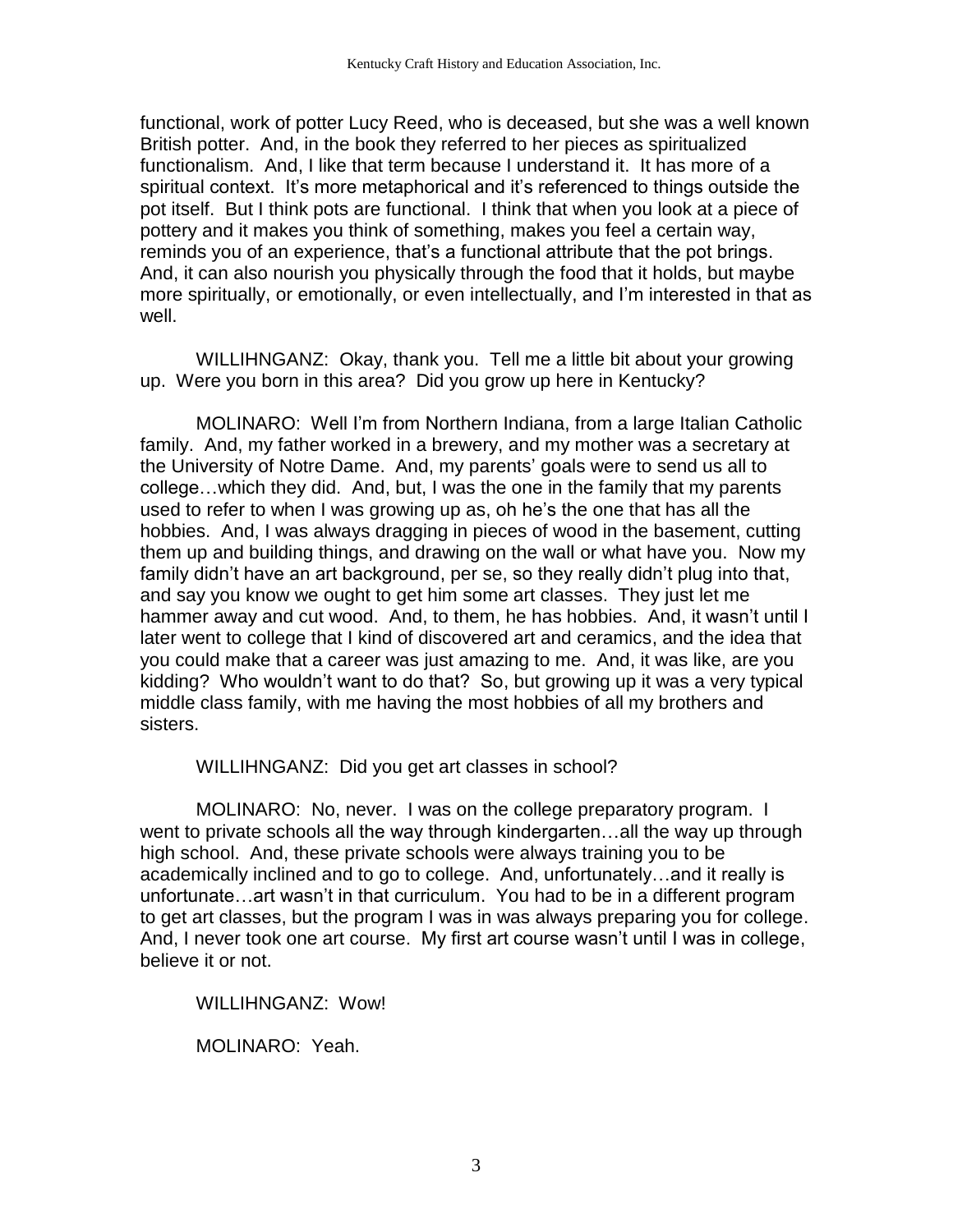WILLIHNGANZ: Okay, so you went to college and you started taking art courses. And how did you land onto doing ceramics?

MOLINARO: Well, when I went to college I wasn't an art major. I started college…I didn't know what I was going to be, actually. You know, I was kind of good at math, so my brother majored in accounting and he was in business, so I thought well maybe I'll do that. And, my other brother, you know, was more into education so I thought I could do that. By the time I settled on something about myself, for a year I was going to major in special education. And so, that was major my major up until half way through my junior year, or towards the end of my junior year, because we were on the quarter system. And so, I was in special education all that time having never taken an art class. And, I quit college about three different times while I was in college. And, I realize now, looking back on it, I quit because I never really new what I wanted to do. And, the things I had chosen were never things that I felt passionate about. They were just careers, so quitting to hitchhike across the country was more appealing, or quitting to go work in a factory and make some money was more appealing. Sometimes I had to do that to keep in school. But the last time I dropped out of school I was working in a factory. And, I was working alongside in my home town of South Bend, Indiana. And, I was working along side a guy who had just graduated from the University of Notre Dame in History, and he and I worked next to each other. And, he would tell me about the classes he liked the most were his electives, and they were art, and in particular, ceramics. He had taken a ceramic class and learned how to throw on the potter's wheel, and he would describe making pottery and the wheel to me. Now, keep in mind that I always liked working with my hands, so I remember asking him time and time again to describe the process of making a pot, because I was so mesmerized by it. And, I'd say, "Tell me about that again." And he would over and over. And, I finally…when I got enough money to go back to school, I was back at the university. I went to Ball State University for my undergraduate degree, and I was back in special education. But, I went over to the art department and met with the ceramics professor, and asked if I could come by and just try this stuff that I had heard about…on my own in the evenings…not a student, because I wasn't an art major. And they said, "Sure." And, I think at the time, they probably felt like I'd come once or twice and that would be the end of it. But I started going over there in the evenings, and I was spending a lot of time there. I was making friends. I found myself, even at times, every now and then, I would cut classes because I had a pot to trim or something to tend to. And, the breaking point was when one of the ceramic professor's came to me one day and said, "Look, you're here all the time. You're taking up a lot of space in our studio with the stuff that you're making. Either change your major, or find another place to work, because were not designed to have people use the facilities the way you are." So, I did. I just went and signed up for the first ceramics class and that went fine. Then I went to take the next ceramics class and then they said, "Well you can't take the next level because you're not an art major, you're in education." So, I cleverly thought well I'll just change my major on paper just to be able to get in that class,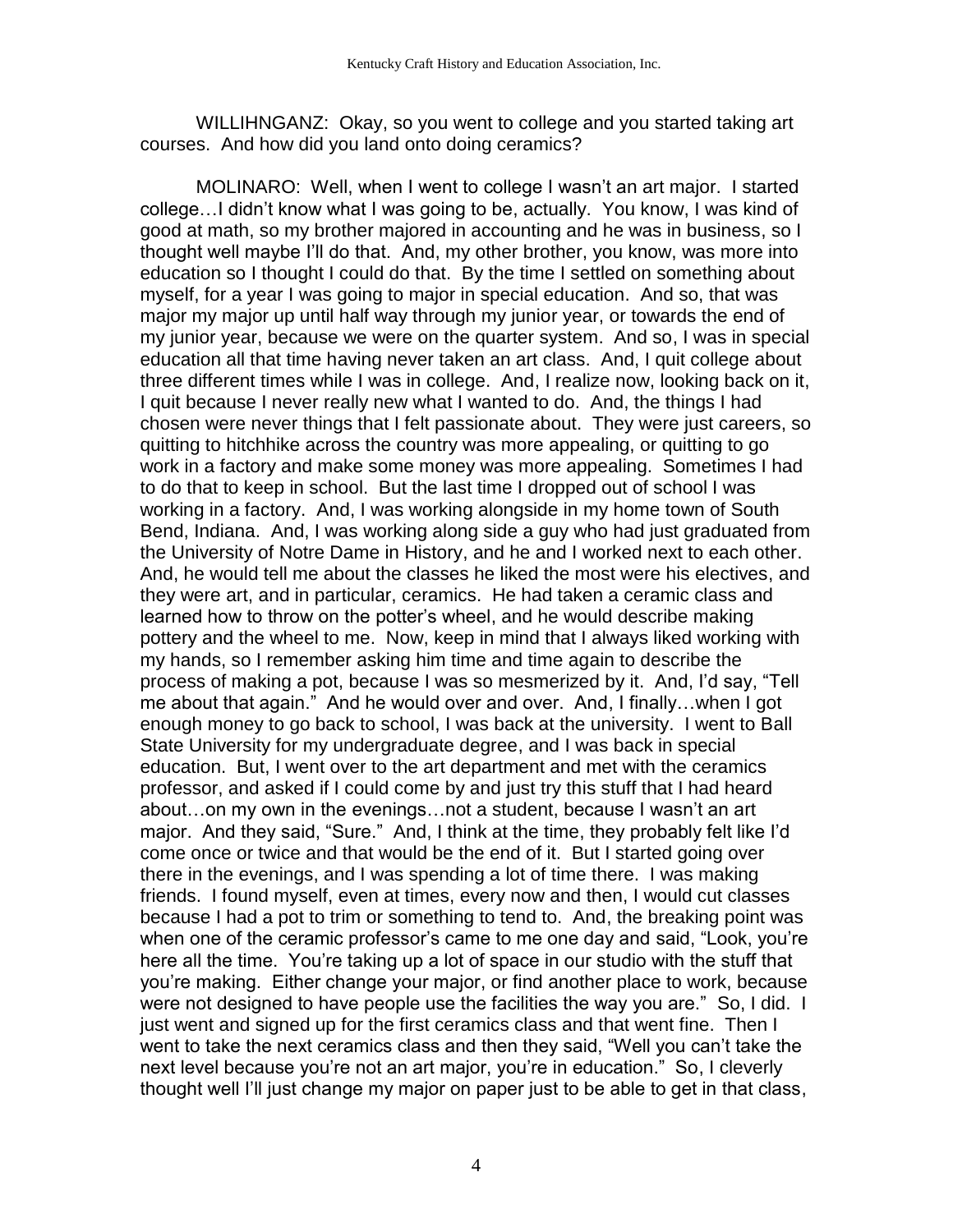because I could always change it back later. So, I did that. I changed my major, so I could be eligible to take the next class. But then, when I went to sign up, they said, "Well that class has a prerequisite. You have to take drawing." So, I thought okay I'll take drawing just so I could take that ceramics class. So, I had to wait a semester. You know, two or three semesters into it, I realized, gee, my major is art! And I've now got a lot of art courses under my belt, and I really liked it. And that's where my friends were at that point so I stuck there.

WILLIHNGANZ: So you got a bachelor's degree in art?

MOLINARO: A bachelor's degree in art, and a master's in fine arts degree in areas of specialty and ceramics.

WILLIHNGANZ: Okay.

MOLINARO: And in between that I did about a year and a half of apprenticeship at a pottery, where that was an important part of my schooling as well, I feel.

WILLIHNGANZ: And where did you decide you wanted to go with this? What did you want to do with it?

MOLINARO: Well it's interesting at the time, one of the first things I learned about as I began to make pottery, especially when I got into my apprenticeship, was I thought I wanted to be a functional potterer, because after all, I was enticed by the working on the wheel, and I really liked pots. I really liked the idea of making handmade pots that you could use in the home. This was back in the early seventies, so you know there was a lot of kind of back to the earth, and that felt right. I'd learned about Berea College and that whole thing down there, and so I thought, you know, if I could learn to be a good potterer, I could go move into the woods and make pots for a living. And so, that my goal, was to make pots. And, I grew up in a large family, and so the using of the pots at meal time, or in the kitchen, and things like that, I understood because my mother would, you know, had pottery that we ate off of, and things like that. I thought how great it would be to eat off your own dishes. So my first inclination was to make pots for everyday use, and that's what drew me in.

WILLIHNGANZ: Okay.

MOLINARO: But, I'm not sure if I answered your question, because I think I got.

WILLIHNGANZ: Well, I'm just sort of looking for how people get into these fields, and some people seem to just naturally gravitate toward what they do, and they do it for the rest of their lives.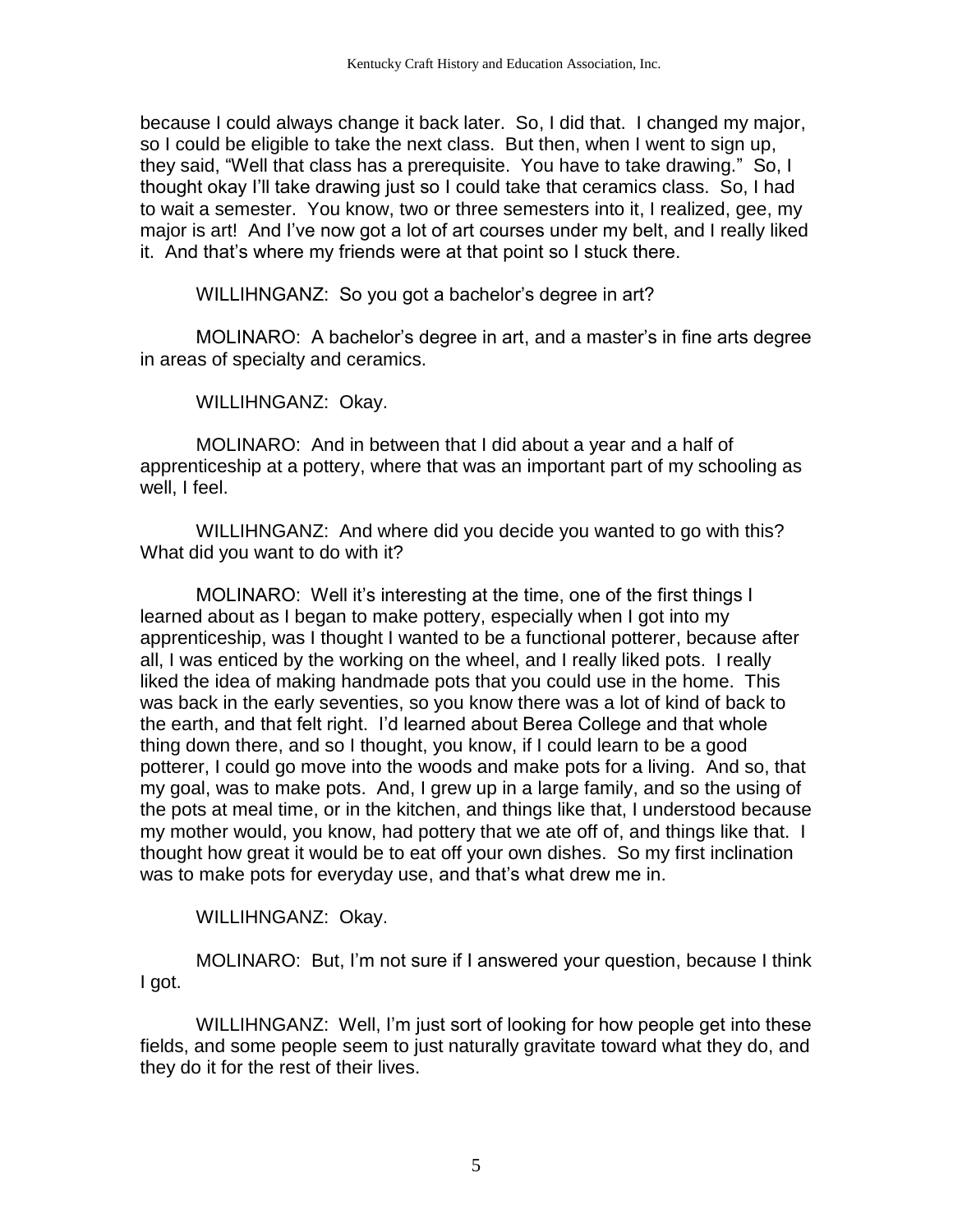MOLINARO: Yeah.

WILLIHNGANZ: And others of us, me especially, tend to try this, and that doesn't work out. So then, I'll try this and, you know, you keep shifting around until you find something that works, and that works for this period.

MOLINARO: Well within art, I will say this, its Greg right?

WILLIHNGANZ: Right.

MOLINARO: And Greg, I will say this: that I came into art because I wanted to learn clay, and you haven't learned it by being an artist, art major, art student. I didn't, if there had been another way to become a potterer that would bypass academia, I may have taken that route because it was only about making pottery. So, I was never one of those students that were trying all the different areas of art to feel where I wanted. I came in knowing I wanted to work in clay, and then I was thrown into the hopper of, okay, you have to take print making and painting, and all of that which was great for me, and really opened me up, and educated me about the bigger world of art. But, none of those areas overtook my love for wanting to do ceramics. They've influenced it at times, but again, when I went into my apprenticeship, I thought, you know, I had finished my undergraduate degree in about a year and a half in ceramics, because I didn't get into it until my junior year. So, when I got my apprenticeship, I thought this is the way to go, because really it's not about academia. It's about learning a craft. But, it was through my apprenticeship I realized that I didn't want to be a functional potterer. I didn't want to make the same thing over and over and over and over and over again. I wanted to be more contemplative, and I think that it was the greater art training that allowed me to see it that way, because before that, all I wanted to do was learn how to be a potterer. But then, by the time I finished my undergraduate degree in art, I went off to do an apprenticeship, and I wasn't satisfied just making pots. I wanted to explore them visually more, and again I think some of the training I had outside of ceramics kind of bolstered that way of looking at it, and so from there I decided graduate school would be important for me.

WILLIHNGANZ: So you did graduate school, and then where did you go from there?

MOLINARO: Well, from there, after I finished graduate school, I initially started applying for jobs. And, at that time, you know, like no experience, right out of school. There really a chance of getting a decent job, or a job at all, was pretty slim. I remember getting rejection letters of being 1of over 100 applicants. And, at that time, I had gotten married, and we had our daughter, and she was just two years old by then. And my wife, who had gotten her undergraduate degree in art as well, decided she wanted to not continue on in art, and thought maybe she would continue on in something else. But, we were young, and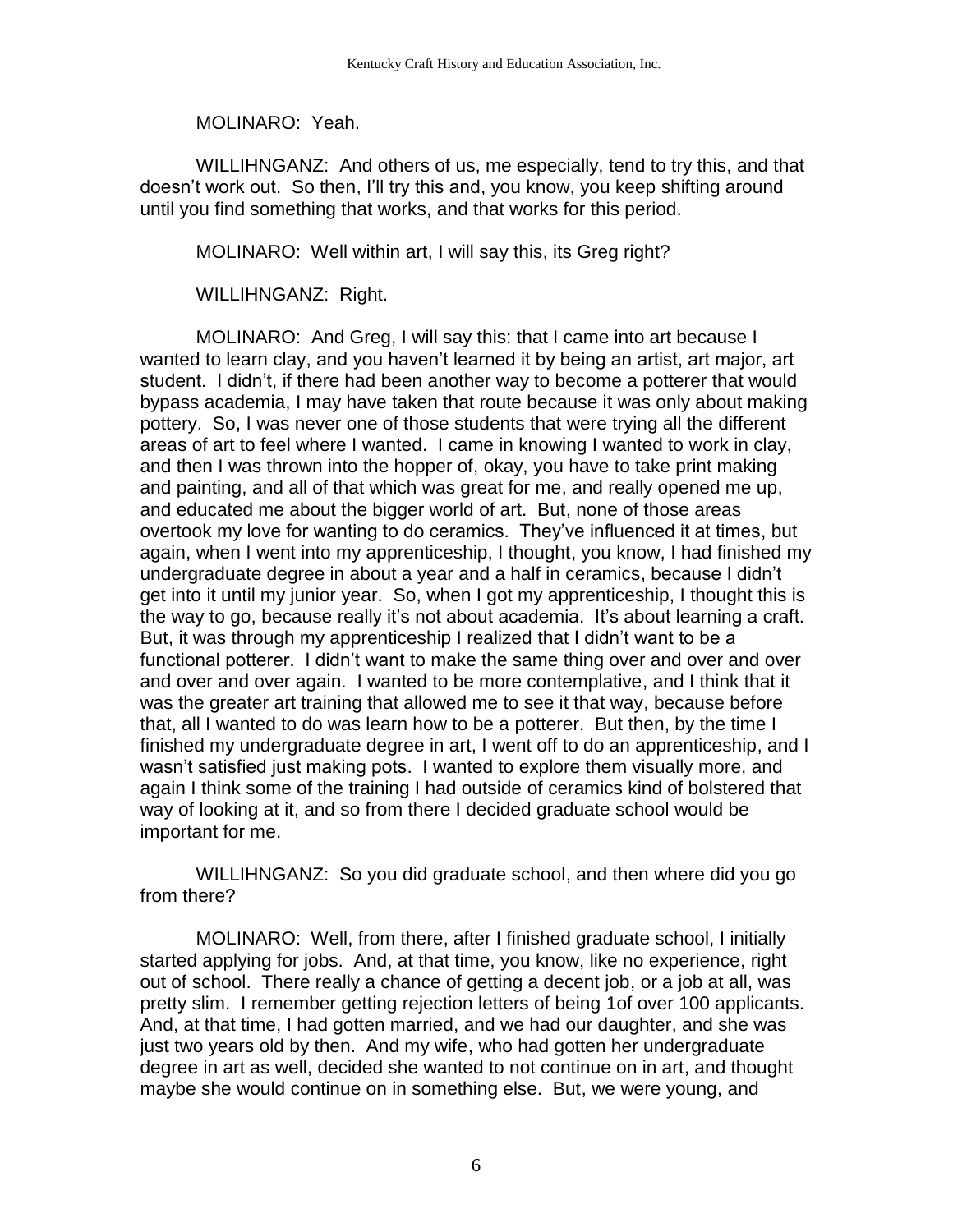probably foolish at the time, but we decided if we're going to be unemployed right now, had difficulty getting a job, let's be unemployed someplace where we want to be. So we sold everything we had and moved to London, England. And we lived there for a while…long enough to, you know, financially. I was working kind of illegally, but you can only do that so long. And, we ended up moving back to the States. And then, my wife went to graduate school in library science and started off on her career. So, after graduate school there was probably a good two to three years where I was painting houses, trying to make pots, sign up for community college. We were living in California coming back from England. And, I signed up for a class in one of the community colleges, just to be able to come in and make work, which I would do in the evening, and paint houses during the day, or do odd jobs. And then finally, she got into graduate school. We moved, and did that, and then I got my first teaching job in Florida.

WILLIHNGANZ: And you were teaching where doing?

MOLINARO: That was in Briar Community College in Fort Lauderdale, Florida. And moved down there and I taught there for eight years. And from there we came to Kentucky.

WILLIHNGANZ: What were you teaching down there?

MOLINARO: Ceramics. Ceramics in 3D design in art appreciation. But initially, it was a combination of those courses that I was hired to kind of develop their ceramics program. So, by the time I left, it was a little bit of art appreciation and mostly ceramics, because it had developed and grown.

WILLIHNGANZ: I'm looking at this pot of yours. I'm thinking to myself, this is an interesting 3D design…has a number of different elements in it. Can you tell me a little bit about this pot, and what went into its design?

MOLINARO: Well, the teapot is a form that has always captivated me as it has many potters. The teapot form in and of itself, I think, offers great challenges sculpturally, because you have these parts. You have a handle, spout, body, and all that. It needs to come together visually to work, so as an artist, you can explore the form sculpturally, or you can just make it functionally. Obviously the best functional tea pots are also sculptural in nature, as well. For me, I have always been interested in body decoration. And so, that really opens the door for this kind of textural surfaces. This is porcelain, and this is unglazed, and the kind of scarification the way in which surfaces affected whether it's through tattooing or scarring, or what have you body decoration. Black and white kind of came to me as a palate after I moved to Kentucky from Florida, because in Florida the bright sun, the bright light. I developed a lot of places that really had a lot of color appeal to them. But, I discovered that a lot of people love pieces because they love the color of blue it was, or the color of green it was, and maybe being a little bit more of a purist I really wanted that form to kind of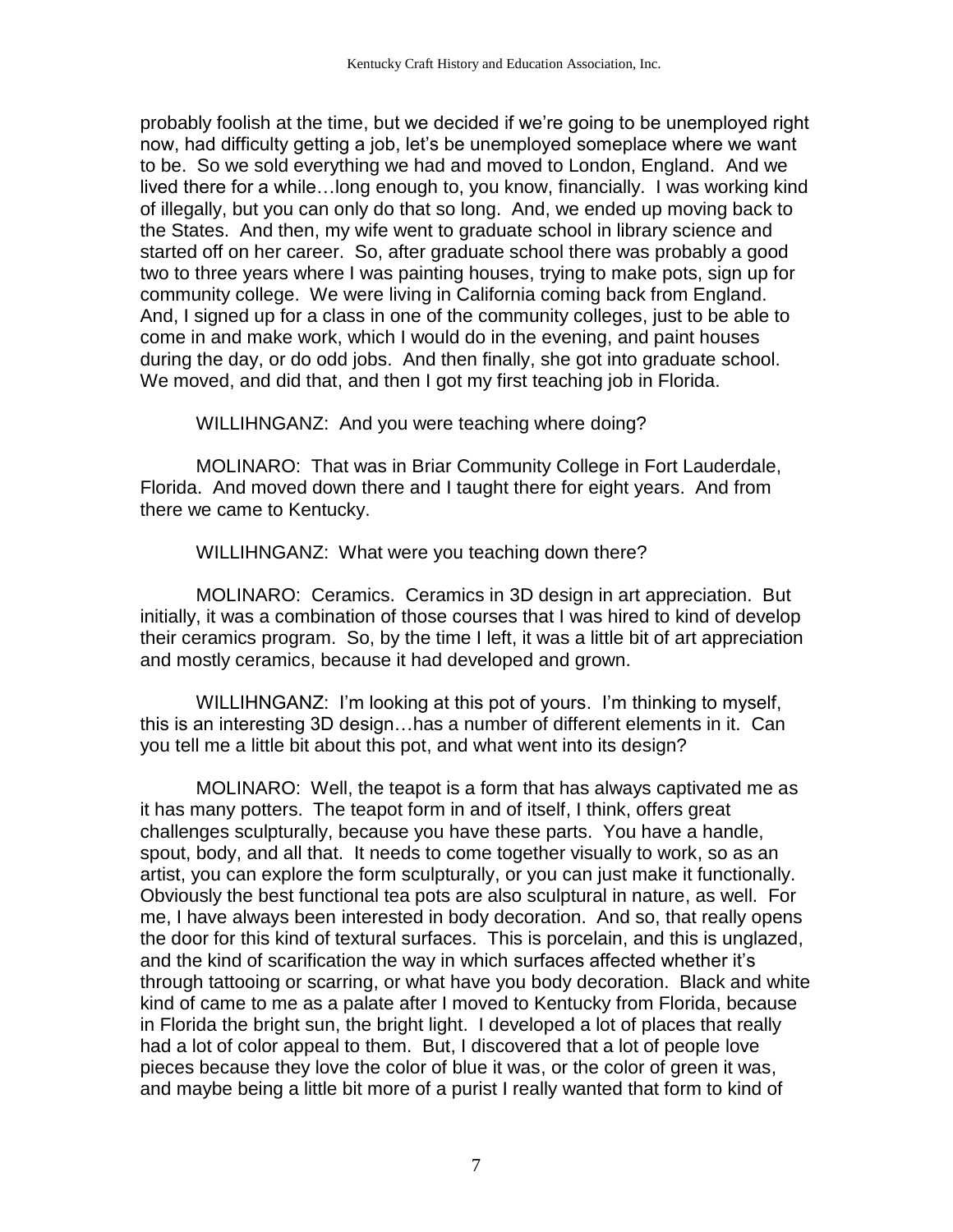resonate. So I made a conscious attempt to kind of bring it down to a more minimal way of looking at it through color, and that's black and white. And, I like that because it really allows you to juxtapose different elements of the pot. For example, you have the spout and the handle, juxtaposed against the whiteness of the body. And so, I like that kind of clarity it brings to it. This piece here has been hand built and thrown, and extruded. So, the handle I extruded, constructed…and then this body is all constructed with slab. The handle is thrown with the potter's wheel. So it really offers me a way of working in a lot of different techniques within clay in one piece, and I enjoy that.

WILLIHNGANZ: I don't mean to be naïve, but why exactly do we call it throwing a pot?

MOLINARO: Well, because you take a ball of clay and throw it onto the wheel.

WILLIHNGANZ: But that's the least of it.

MOLINARO: Yeah, it is.

WILLIHNGANZ: That's just like a second. From there on it's all shaping and holding and stretching.

MOLINARO: Yeah, well, some people call it turning.

WILLIHNGANZ: Stretching, turning the pot is more appropriate to me.

MOLINARO: A lot of your older potters…folk potters. There is even a book called Turners and Burners, and you know throwers and firers. So, but, throwing is probably the more common term that's used.

WILLIHNGANZ: Uh, hum. I noticed this…what is this at the end…there is that the?

MOLINARO: This here?

WILLIHNGANZ: Yeah.

MOLINARO: That's the lid. Again, it's not about function but in referencing the parts. We all know if I say to you, what is a teapot? You could probably sketch something in your mind immediately.

WILLIHNGANZ: Sure, right.

MOLINARO: So I'm referencing all those. This is a handle.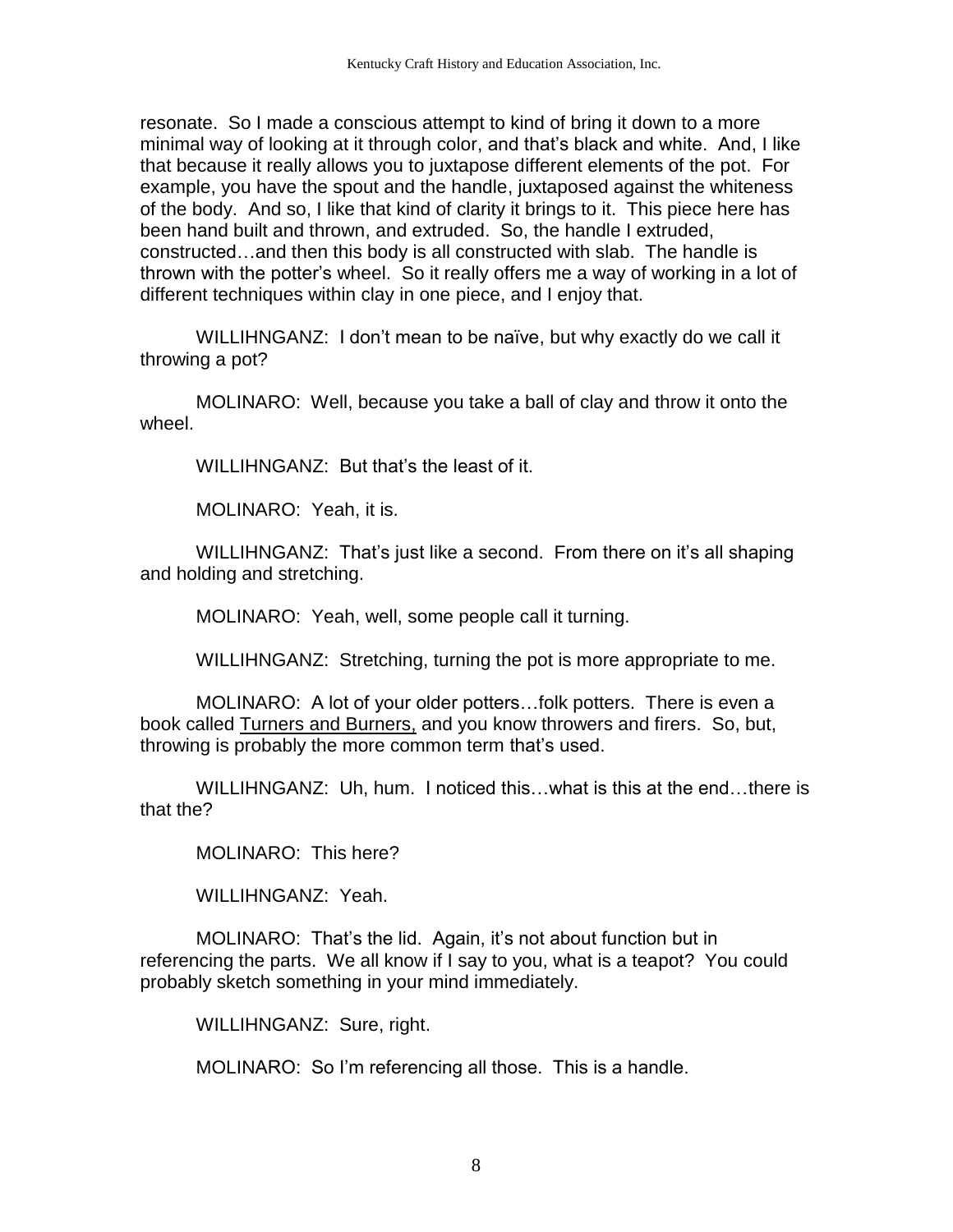## WILLIHNGANZ: Right.

MOLINARO: And, this is the spout. And the stopper would be, you know, where you would pour the water. But again I'm not restricting myself to how well the water poured in that, because I have no intentions of ever doing that. I want the teapot in this case to suggest things outside the functionality of the pot itself. And, you might look at it, and perhaps your experiences might cause you to imagine or recollect a certain way of looking at it, or seeing something, or an experience you had, and it's a trigger. In the same way, you may look at a Jasper Johns painting of the American flag. And, it's green and black or something like that. You know, we can be critical, and say that's not the color of the flag, but that's also not the point of the painting. And, that would make it hard to pour water in there. But, I don't know why you would want to, because that's not the intent of the piece. And for me, and I talk about this a lot with my students, that, you know. What is the intent? If the intent is to pour liquid out of it and use it as a tea pot, I've really missed the mark here.

WILLIHNGANZ: (Laughter).

MOLINARO: But if the intent is to take you some place else, using this as the yellow brick road to that, then perhaps there's some truth there.

WILLIHNGANZ: What about the white piece that's coming out of the end of the spout? Is that just?

MOLINARO: Well, and for me, this part here is an extension of what you see down here. And, it is almost like this is an evolving form, and it's growing like a shoot from a bamboo, for example. It comes out here, and as this grows up, this black falls behind it. So, if this were really a living organism, in maybe a year's time, this thing might be out to here, and this would all be black, and the varying would always be that. That's your sprout, and that's new life, and that's, you know, when something is growing, and you see a sprout come out. You never really know where it's going to end up. Is it going to survive? Where is it going to go? How does it become a major player in the plant? Those are the mysteries of the unknown, so this is referencing that in a more metaphoric way.

WILLIHNGANZ: Okay.

MOLINARO: And again, I'm deliberately being very abstract in my thinking about it, because I can make functional teapots Greg, but a lot of people make functional teapots, and they work really well. And, when I need a functional teapot if my wife asks me for one, I make one for her, or if I have a friend that makes a teapot that I admire, I might get one from them. But, this is what I'm making that isn't as ordinary, and so I'm always I see it more of an exploration. And, I want to, maybe in someway, be an explorer within the realm of functional pots, where I'm exploring the new horizon. And, I would suggest,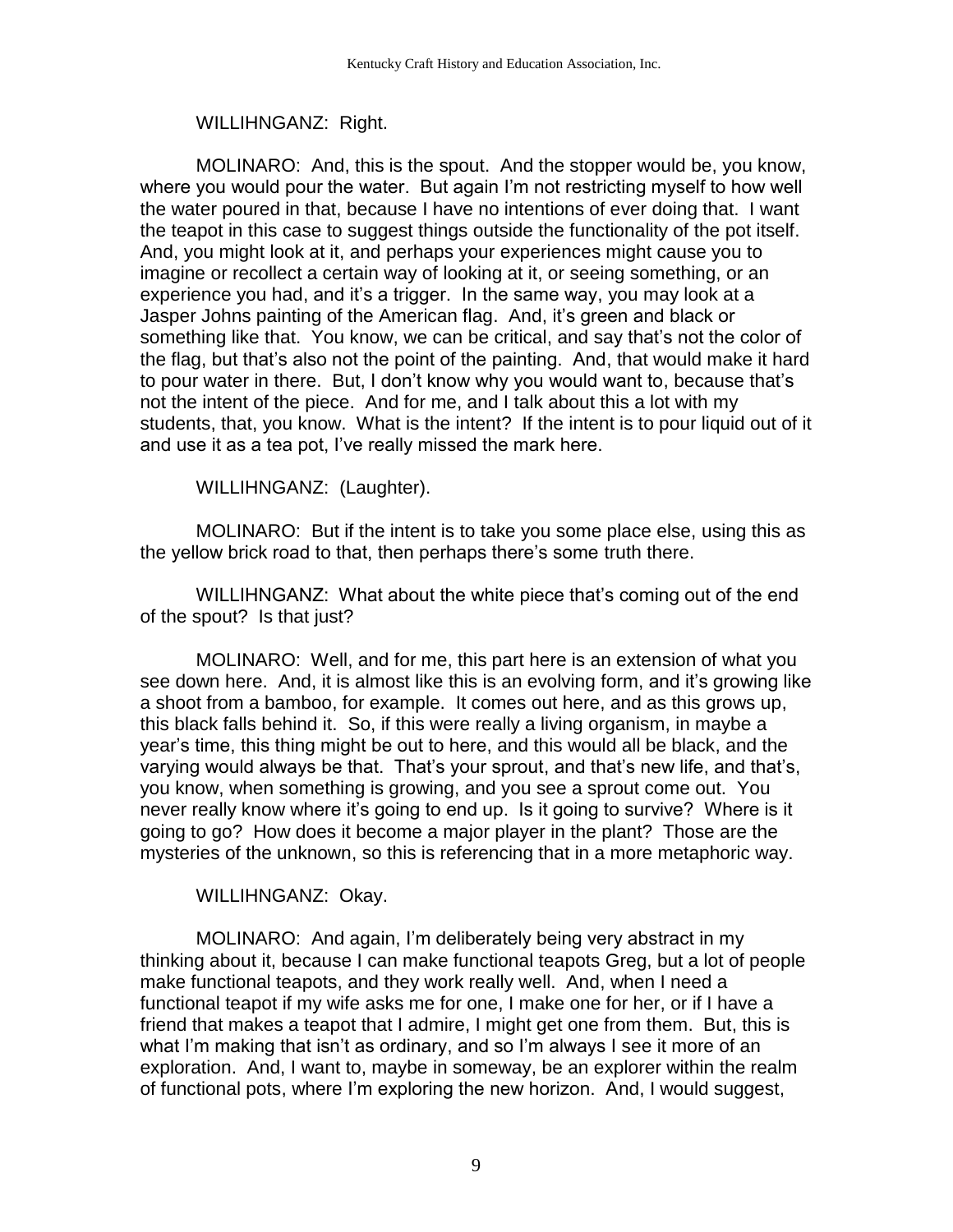that if I were forced to be a designer only, I could take this and through a process of modification and illumination, and a lot of different things, could convert that into a very functional form. What would the changes be? I don't know, but they haven't done that. So I'm only suggesting the abstraction of a form, and I think good designers in industry, that are making functional work, that you and I might use, that's really strong…like designed…probably had in its more embryonic stages of development pieces that weren't much different than this. They were almost ridiculous. You could never work, but then the idea is how do you make it work? So, in my classes where I teach at Eastern, I sometimes will give students a challenge to make a functional pot. But, the criteria is not the functionality of it, but the abstraction of the form. And, draw from your painting classes, and your printmaking classes, and your sculpture classes. It could be bizarre because I'm not going to grade you on how well it works. I just want the pot to be the reference, and once you do that, then the next part of the project is okay. Now, what modifications do you have to bring to that, to bring it back into the world of function? And, sometimes they end up with some really dynamite designs of functional pieces, but they give themselves the liberty to step outside of function to see the form.

WILLIHNGANZ: What about these scalloped bases?

MOLINARO: This here?

WILLIHNGANZ: Uh hum.

MOLINARO: Well, I refer that as the skirt on the piece, and it floats a little bit. You see the little space underneath.

WILLIHNGANZ: Yeah.

MOLINARO: And part of it is to just try to give some attention and importance to a part of the pot that I think sits quietly in the back, while there is other form. Most pieces of pottery, how they sit on the table, is where people forget. And, I think that the relationship of the platform that it sits on is part of the piece. And, that's why when you put things on a pedestal, the pedestal is not just a platform to sit it on. But, how does it relate to that pedestal? That's part of the piece. And so, this is a way of trying to activate what otherwise would be somewhat of a static bottom. And, when it sits flat on the table, sometimes they look like they're glued onto the table. So I want to lift it up, create some space underneath, and do something down there that lets you know I was there, visually and intellectually. And, this kind of design, in and of itself, then, is repeated in that spot itself.

WILLIHNGANZ: Oh, that's interesting. I was out at a friend's house in Seattle a couple of weeks ago, and my friend collects the pottery of Mono Ortiz.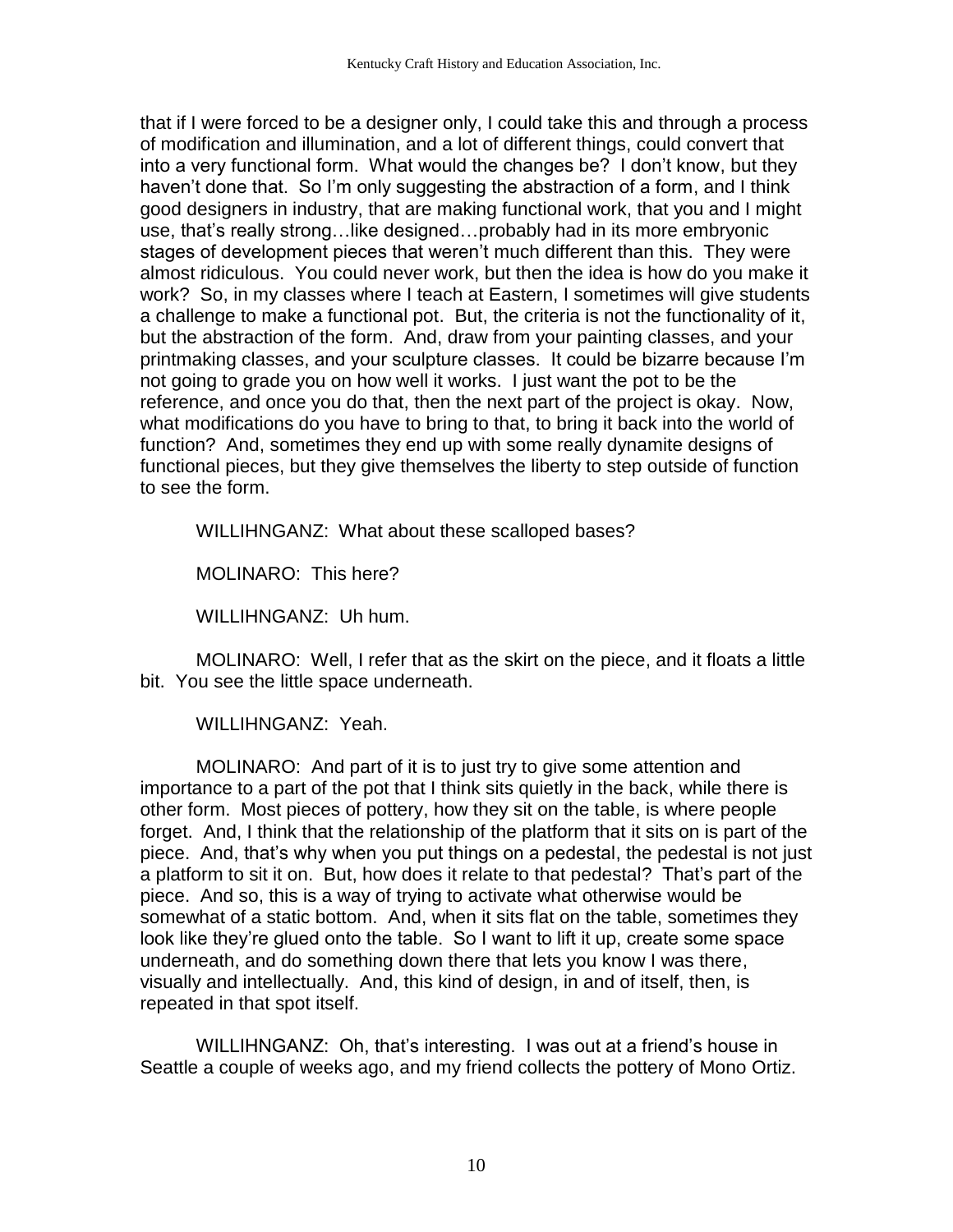MOLINARO: Uh, hum, sure. I know it well.

WILLIHNGANZ: Yeah. Well, they do something kind of interesting, because they make mostly rounded pots.

MOLINARO: Sure.

WILLIHNGANZ: And then, they make a ring out of clay which they then cook, bake, and then they wrap it in very fine thread so that the pots can sit on it without getting scratched or hurt.

MOLINARO: Right.

WILLIHNGANZ: Plus it allows you to turn them at angles as you display them, which is really nice. I thought a very thoughtful way to deal with that bottom problem.

MOLINARO: Well, it is. And, it brings something to the pot that, I mean, if it just sat on the table, you know it can be eliminating and necessarily bad, but you know its just part of the exploration of the form.

WILLIHNGANZ: Yeah. Tell us a little bit about some of your other pieces here.

MOLINARO: Well, the other ones you're looking at there, as I mentioned from the onset, that they are quite a bit different in many ways. You know they aren't porcelain. Actually, this one is, but the other one isn't. And, they are in the same way that this is referencing the pot, those are referencing dwellings.

WILLIHNGANZ: Tell me about that piece because I'm really interested in the center.

MOLINARO: This one in particular?

WILLIHNGANZ: Yeah.

MOLINARO: Well, this one here is probably the closest connected to the pottery that I make, because the spikes are something that you would see up here as visual elements, on whether it's cups I'm making, bowls or teapots. Putting the pot on the top is a deliberate attempt to really do two things. One is I've spent a lot of time traveling in Central and South America…and the pyramids. Often times the Mayan Aztec Incan Ruins that I've studied, they have these roof cones on the tops of them which I find extremely fascinating. So that's where the one on the far left…you see those roof cones on there, and that's exactly what they are, roof cones. But in this piece in particular, it's a bowl, because I've taken the liberty of making the roof cone a pot, and it's almost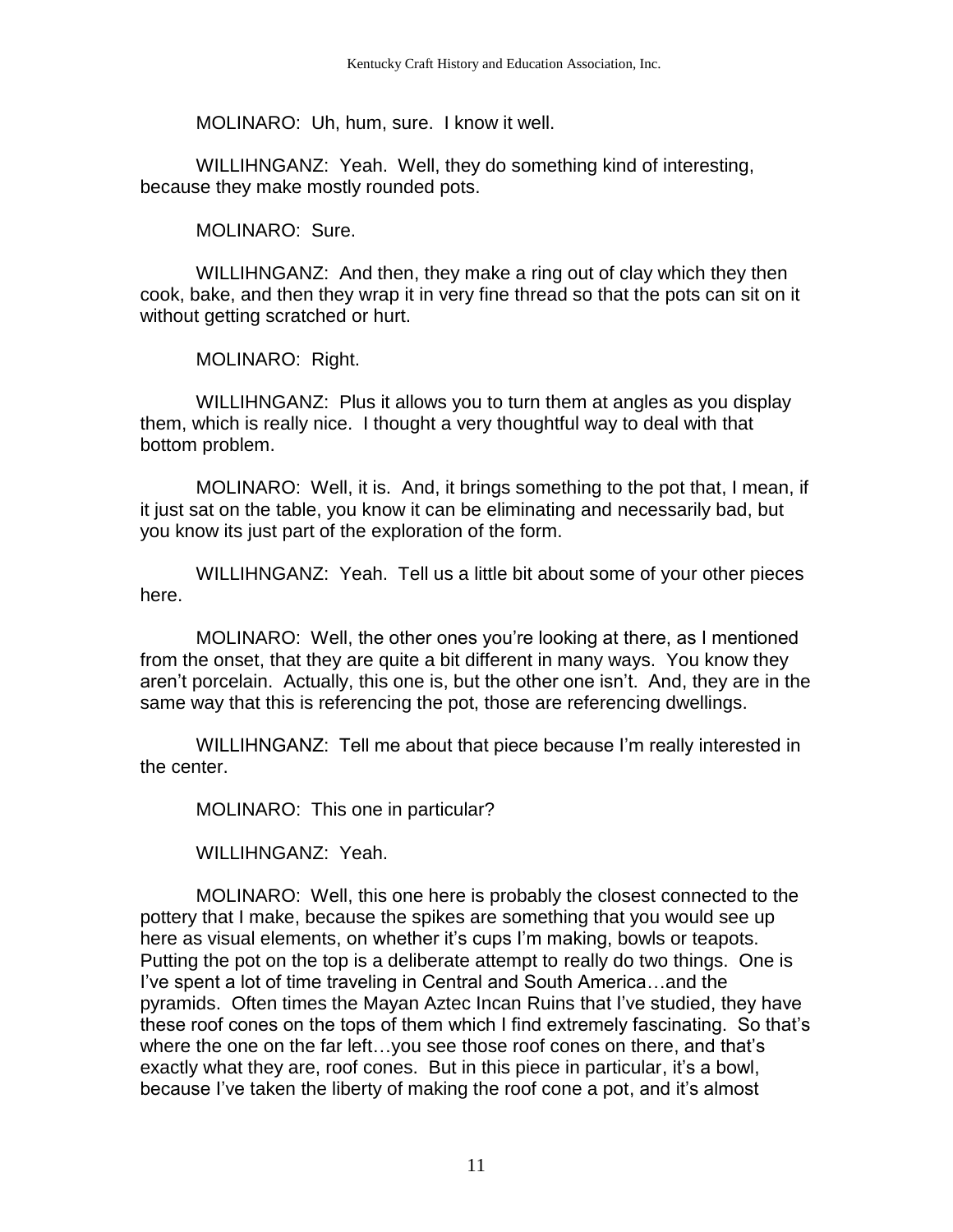sacrificial in a way. It's almost a way of presenting the pot, and it has a bit of a religious…isn't the right word…spiritual might be a better overtone to it. And, what I mean is, when you think of a chalice for example…I mentioned earlier that I was raised in a large Italian Catholic family, and so my upbringing kind of filters through the work, and I'm not ever deliberately trained to make religious work. That's not what it's about, but I can't help but deny that some of my thinking in my work has been influenced by that upbringing of, you know, being an altar boy, and having a brother who's a priest, and spending time in a Catholic church. And, as a kid, being part of processions through the church, and growing up in that kind of private school system, and how it really influences a lot of the way you look at the world. And so, these house forms are I think dwellings, and sometimes they almost come off as church-like. And, the ones that are behind you, where you are sitting, have these roof cones that almost begin to take on a cross type structure on the very top of them. And so, they're kind of not trying to be crucifixes but they certainly suggest that. I've had people suggest they're almost like the Star over Bethlehem sort of thing, and that's very deliberate. In the openings of these pieces are very small, and that's very utensil as well. Because, in studying the pyramids of Central and South America, and thinking of mining pyramids for example, these mammoth structures with these really tiny little openings. This idea that, you know, this monumentality on the outside, but what's inside is a mystery. You really can't get to it because you can almost not get in. The openings are so small…creates just a fascinating mystery, and it requires you to bring information to those pieces. And, that's what I hope happens there…is when you're looking at these pieces, you kind of wonder where those openings are taking you, but you can't really enter there. You can't really see into them very well.

#### WILLIHNGANZ: That's right. They're small little slits.

MOLINARO: Yeah. And, you know, sometimes when I'm driving through these subdivisions in Lexington, I'm always amazed, you know, you see all these houses that look alike, one after another, and I find myself wondering, "What are the dramas that are being played out as I'm driving down the street? It's different inside each house". Yet, as you drive down the street, everything looks the same. There is a certain sameness to it, but the interiors are really where the mysteries lie. And so, I want to create these dwellings that really speak to that interior mystery that we have, whether it's thoughts we have in our head, or things we hold in our heart. Yet, by and large, we all look the same. I mean, there is very much in difference in the way we look. But, what you see in when you meet somebody isn't always what you get. And it takes an effort to get to know them…to understand kind of what stirs their soul, or where their mind is. And, I think these pieces…I want it to be more about what you see is what you get…that you have to put some work into it. And in doing so, you can discover something about the piece, and perhaps something about yourself. So, I really like that sense of mystery to the piece. And, I think even in the pots that I make it's often about the mystery. I mean, what is it about a teapot beyond the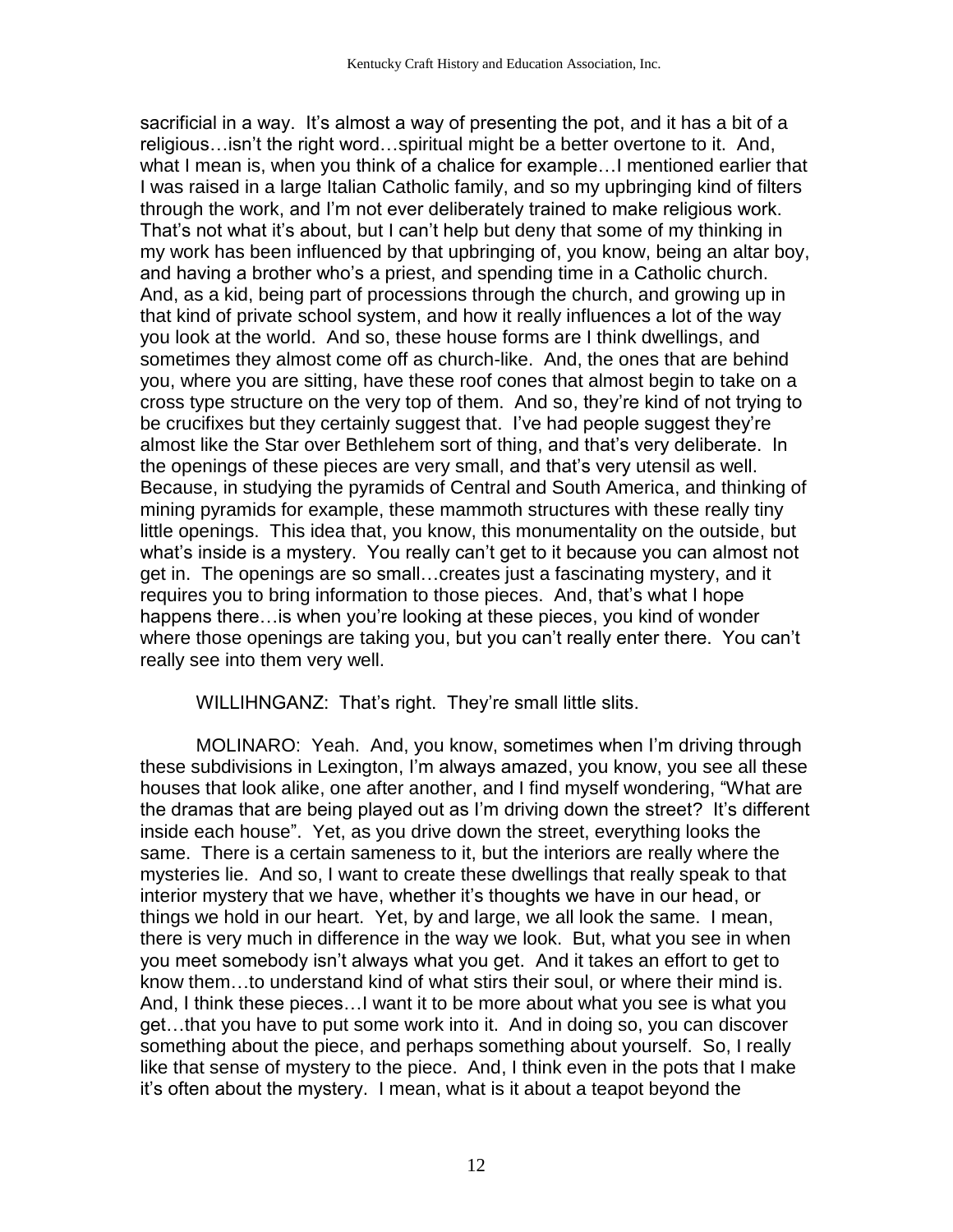functionality of a teapot? And, I think there's more to it than meets the eye. There's a wonderful quote out there. I think it's by John Cage. He says, "It takes as much work to appreciate art as it does to make art." And, I think the average person tends to be a little bit on the lazy side when it comes to art. We want to look at art like were watching T.V. Entertain me, and if you don't do it, I'm going to click it and go to the next channel, or go to the next piece. You watch people in museums and they go through it like their flipping through their channels. But, the best art is the art that you come back to when you do a little work, and you're giving it a second chance, and you're trying it out again at a different time of day, or a different time of your life, and you discover that it resonates with you. Whereas, maybe the first time it didn't…because you took the time to revisit it.

WILLIHNGANZ: Oh, let me see here. Well, we talked a little bit about the role that functions play in your work, the functions of objects. Does your work contain any sort of message about gender, or race, or social status, spirituality, or environment?

MOLINARO: Well I think I touched on it a little bit so far. I don't really try to make work that is a billboard. That is telling you this or telling you that. I would much rather the work existed more quietly in the backwaters of art, and let it quietly creep up on you. And, I want work that adds a certain element of intrigue, beauty, thought-provoking; because you've allowed yourself to challenge it and be challenged by it. The connections back to the origins of pottery being functional pottery, in this case, something worth contemplating. The message in my work I am not trying to claim being profound. I'm not trying to make masterpieces. I'm just trying to make objects that are…I'm drawn in by, I'm challenged by. And, I think are worth sharing with somebody else and maybe they're not for everybody, but I don't see it as a one size fits all. The message or the content behind it can be very personal, based on what kind of work again you want to bring to it. But, if I wanted to answer the question of what's the over arching message to the work? I would probably come up with something along the lines of something that reminds you of the history of clay, of pottery forms in the role they play in our lives, and the way in which clay touches us in so many ways. And the architectural forms…we look around, and buildings are made of clay bricks, you know, and so what's that about, you know? And you look at the history of architecture. And, whether it's Mayan Ruins, or whether it's gaudy architecture, you know clay tends to find its way into that way of looking at objects. So really, it's a way of looking at the past, but, at the same time, being curious about the future.

WILLIHNGANZ: Well, clay has to be the oldest of functional materials for us in some ways.

MOLINARO: Sure it is. And, I think that's what's really triggered by thinking in my work…even outside of the work. I spend a lot of time, and have for about the last, probably closing in of twenty years now, studying indigenous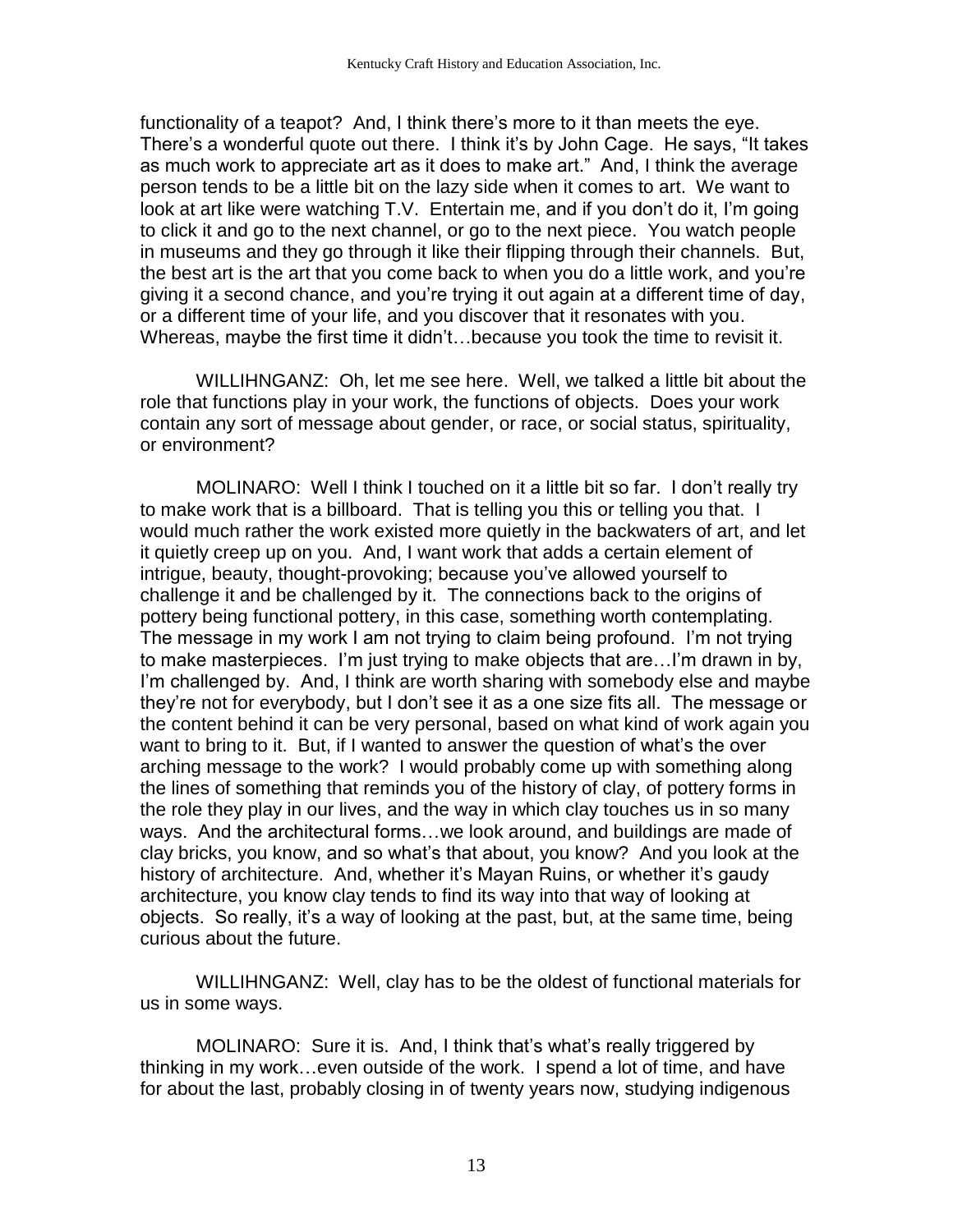pottery of third world cultures, in the last fifteen, sixteen years, primarily in the Amazon of South America. So, you know, I've been writing about it, and producing videos, and traveling down there every year, and spending anywhere from two weeks to six months at a time studying the pottery of the Ecuadorian Amazon indigenous people. And, what really attracts me with any of this pursuit… in the early days it was traveling through Mexico, and the Caribbean, and places like that. I kind of kept working my way south, and ended up in the Amazon. And, I've been stuck there ever since, in a good way. But, what's drawn me to those people, the indigenous people of the world that still make traditional pottery forms for everyday life, is the idea that I'm not trying to study why or how they make the pieces they do, even though that's part of it, because technique is always intriguing. But, I'm not studying it so I can make their work. I'm studying it to understand why they do what they do. Why is it that generation upon generation, this information is passed on from mother to daughter, or father to son, and the tradition is maintained, and they share a certain cultural ethos where they don't own the images they make, or they paint onto the pots? There is a collective consciousness that they share, and it's always wonderful to watch a woman decorating a fine pot from the Amazon, and doing an abstraction of a bowl on the surface, and the child needs to be nursed. And she passes the pot over to the lady next to her to continue painting it while she nurses her child. And, then gets the pot back in ten minutes. And I'm always intrigued by that, because I always wonder, would a painter half way through a painting go and tend to something and let another painter come in and finish it? No, because our ego is wrapped up in the work, and yet these people do not. It's the void of the ego because nobody owns that image. They own it as a community of people. They share it and so they can work on each others work and feel satisfied. So, when you say the connection of my work, I want it to be connected back to the roots of pottery-making, because at the end of the day, where I got to (unintelligible) this, I'm just borrowing and appropriating material, forms and images. And, I'm trying to juxtapose these things in a way that maybe speaks of me, but doesn't ignore those from which I have borrowed this information from.

WILLIHNGANZ: Wow! I'm looking at this pot and I'm thinking, you know, this tea pot that you've made is striking. I can see that going very quickly into a gift shop and somebody snapping that up, because it's really unique, and really interesting, and has a lot of aspects to it. I look at this house and I think to myself, this is a little odder for me, or maybe it's just my lack of education, but how did you get attracted to making houses?

MOLINARO: Well, you know, it's funny though, because I started making houses when I moved to Kentucky. I hadn't made any until I came here. And, this is only about twenty years now. And, it was probably my second or third year…well, my second year in Kentucky. And, when we moved from Florida I had been traveling Central America, and had started traveling a little bit in South America, and was smitten by the pyramids. So, that was the first paying of attention to these forms. Then, at the same time, living in Florida and seeing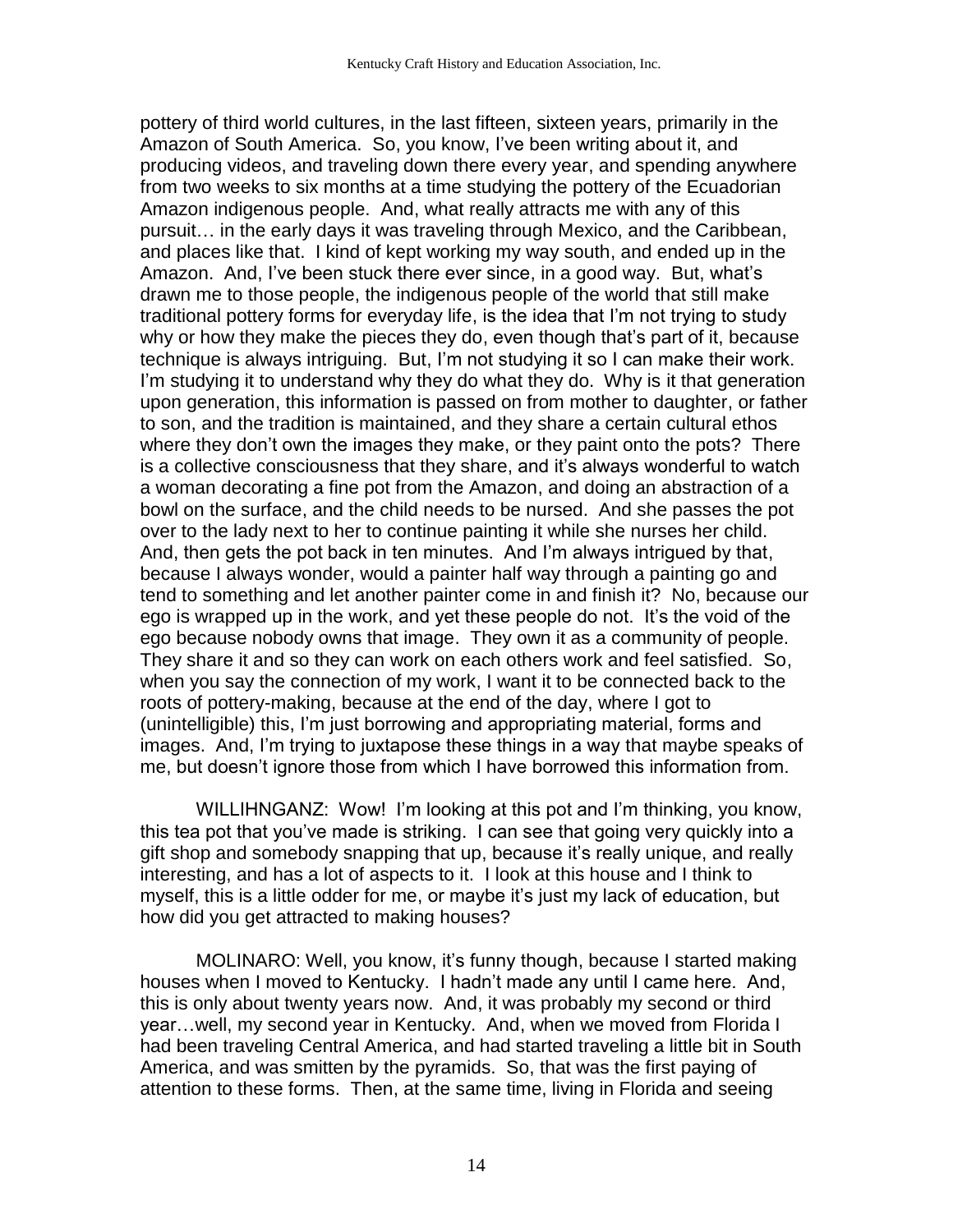these developments pop up all over, and they were just like cookie-cutter houses. And I would think about that, think about the pyramid and the Mayan pyramid of Chicanes and think, you know, how unique that is, and yet were so standardized here. And then, we bought our first home when I was living down there, and then the next thing you know we're living in Kentucky, and we still owned a home in Florida. We couldn't buy a house here, because we didn't have the money, because we still owned that house in Florida. So, we were renting, and it felt really weird. I mean I was climbing pyramids regularly, interested in these architectural forms. I had been working in an area of south Florida, Fort Lauderdale, where there was a lot of development…watching subdivisions spring up around me right and left. So, architecture was present. And then, here I was in Kentucky without a home. I was renting, but I was without a home. Me, and my wife and daughter and I started making these house forms. And, it was rather innocent because I didn't set out to do anything profound or say anything by it. I just, I don't know, I just started constructing these structures that was, kind of…I was leaning on some of my own experiences, and things I was looking at, and wanting to own a home again, and not able to afford one. It's not that I started doing this because I wanted something to live in. It was, I can't really answer the question, other than that was the moment in time that it happened. And, when I started doing that I was at the time thinking more of the Mayan pyramids, the Ruins and the Yucatan, and thinking in terms of massed development in subdivisions. And, I have a certain feeling about that. That's not really the thing for us, and I'm concerned about it. Even around here, you know, in Lexington, the way development is beginning to eat up some beautiful farmland. What are we left with? We're left with a lot of structures that just look alike, but what do they say about the people? And again, back to that, but there are these drums inside, and so I don't know. I mean, they just kind of spring up on their own. There really wasn't an intentional trying to make a statement. I think because I was in a new place I could do something new. I took advantage of that.

WILLIHNGANZ: How many years have you been making them?

MOLINARO: Now it's been fifteen years.

WILLIHNGANZ: How many have you made?

MOLINARO: Well, they've changed over the years drastically. I mean, when I say I made the first one fifteen plus years ago. They didn't look anything like these. So how many I made? Oh gosh! Over a hundred probably, you know, a lot.

WILLIHNGANZ: What did the original ones look like?

MOLINARO: Oh, they were pretty crude. They were like these big boxes that looked like houses. They were more literal like houses. But quickly I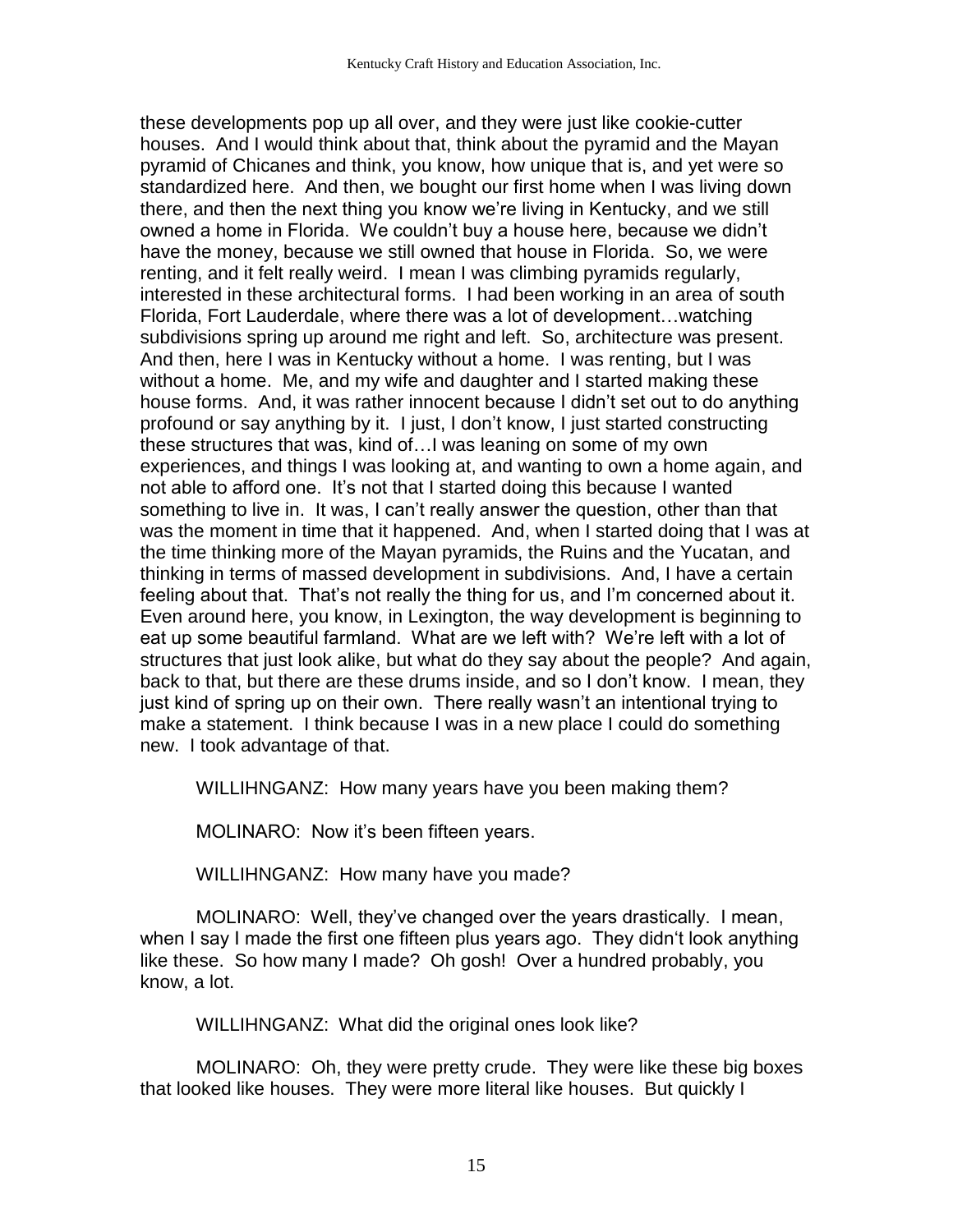plugged into some things that were appealing to me visually, the intimacy of that space or the accessibility of it, and the roof column idea, and how it references the idea of a church, and something more of a spiritual event. And, a lot of them had surfaces on there where they were kind of depicting that interest I have in a lot of the adornment skin decoration. And, some of them I put metal on, where these here might have been nails stuck into the side of them…actual nails. Then, some of them…I was welding bases onto them…steel bases, where the house sat eye level. And, it was a long rebar base. And, I was at the time kind of reflecting a little bit of my interest, when sculptures (unintelligible) how their long and stretched out, very linear, the same way that house on that window is. It's long and compressed. So, they, you know, and I wanted people to walk up in a show, and when you walked into the gallery, this opening was almost eye level. So, that's why they have this steel rebar feet to them, running all the way down the floor. So, when you walked in you couldn't help look in there, but you really couldn't get in there. You really couldn't look in there very well, so I was like baiting you. That well, looks like you shouldn't be able to see in there. It's at the right eye level but you can't really see anything when you get there. And, eventually the bases disappeared, and, you know, they still are going through changes. That piece behind you with the dozens of small houses, house forms…none of them have little openings, and that's actually a whole one piece. And, it's meant to be displayed on a wall, much like these are where, you know, individual houses, thinking more in terms of community, or village, thinking of that in that way.

WILLIHNGANZ: Okay. Is your work more about materials and technique? Does your work reflect it in your joy, or sensual, or response to the material?

MOLINARO: No.

WILLIHNGANZ: Not really?

MOLINARO: No. I love working with clay, so I guess I could say it reflects my joy of working in a material…sure. And I want the pieces to be more contemplative. That's the functionality that I want to bring to them, that they give you pause for thought, and take you someplace else. So, I guess there's a lot of yeses to your question. But, my quick answer of no is deliberate, because everything I'm talking about Greg, are things that are important to me in my work. I'm not requiring, or asking, or mandating, that they be important to you. I want them to be intriguing pieces, where people are drawn into them, because as a good work of art, it's designed well, crafted well. Maybe the colors are what you want, maybe the surfaces appeal to you. But the content beyond that is my own, and if somebody understands it, great! But it's not a requirement. I look at a lot of art work in museums around the world, where I may never know what the artist intended, but yet it resonates and the fact that it resonates is more important than whether I get it or not. Now, I may find later, reading about an artist, or hearing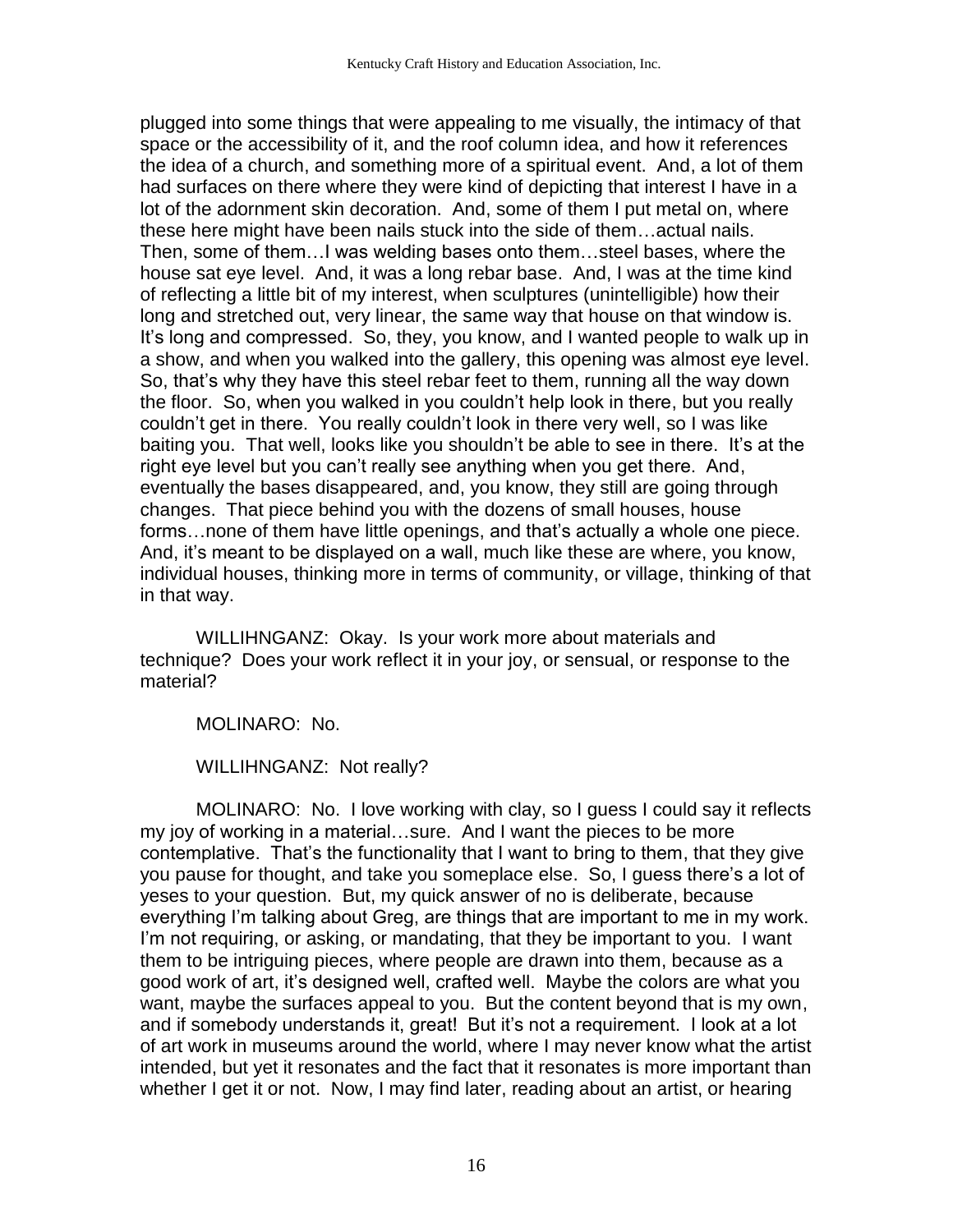an artist talk, and they say something, and I go ah-ha…that's what I thought when I saw it. I'll never forget that looking, I've always been influenced by the sculpture of Brent Koozy. And, you know, he did a cup once that is about, I don't know how many feet across, and how many feet high, of solid wood. And, it's just this big massive piece of wood with this solid handle on it. You could never use this thing. I mean it's this big. You know, it's huge, but it's a timeless cup. And, when I saw that I knew immediately what it was about. It wasn't about using a cup. It was a cup about cups. It was like making pots that are about pots. And I didn't even know the title of it when I first saw it, but when I saw it, I thought to myself "Cup" and so when I saw the title I thought how honest that he understood that a cup can be more than the thing you hold in your hand, or put to your lips, and what makes a cup a cup. It was real intriguing to me that he understood that. He called it "Cup," but it was this tall, this big, and it would take a forklift to move, but it was still called "Cup." So you know, what does it mean to say it's a bowl? What does it mean to say it's a flag, in Jasper Johns' case? I think, you know, being able to expand the way in which we see things is much more interesting to me than having it all neatly tied up into it's this and it can't be anything outside of that, but I think it can.

WILLIHNGANZ: Tell me about your work in process? How do you start from conception to finished product? What are the steps into that?

MOLINARO: Well, that's a tough one, because I never really know what that is. When I'm working, a lot of times, I will make parts. And, I mentioned earlier about being an explorer. I think I like to work in my studio as though I'm on an exploration. I'm looking for the end point, but there's no map to get me there. I've got to discover it. And to me, working as an artist is all about discovery, because if I'm starting to make something, and I know the end point already, I find that less engaging. And a lot of times I do that because if my wife asks me to make a teapot because she just broke ours, I know what the end point is, and that's to be a functional teapot that she can use…and that's okay. But, I prefer to work on pieces where that's something to be discovered. It's like this: if I get into my car and drive to Lexington, and if I get onto the Interstate and see something, and I get off the Interstate, no longer am I going to Lexington, I'm on a diversion. So, I'm really off target, because I'm supposed to be going in that direction and now I'm not. But, if I get in my car and just go for a drive, and I don't care where I end up, the whole process of the drive is to discover things along the way, and see what's out there…doesn't matter how long it takes to get there. I like to tell people you're never lost, just alone, and I like to work in the studio that way. And, when I'm doing house pieces for example, I will roll out a lot of slabs of clay, and then I usually have a general size I want to work in or multiples if I'm making one piece, or if I'm doing a multiple of pieces. But, how they end up is kind of discovered enroute. But, I do know I'm making houses, so I'm rolling out slabs. I do know I'm making a teapot so I'm making the parts for it. But, for these teapots, for example, when I make the spouts I might make a dozen of them, and I might work on many tea pots at the same time. And, I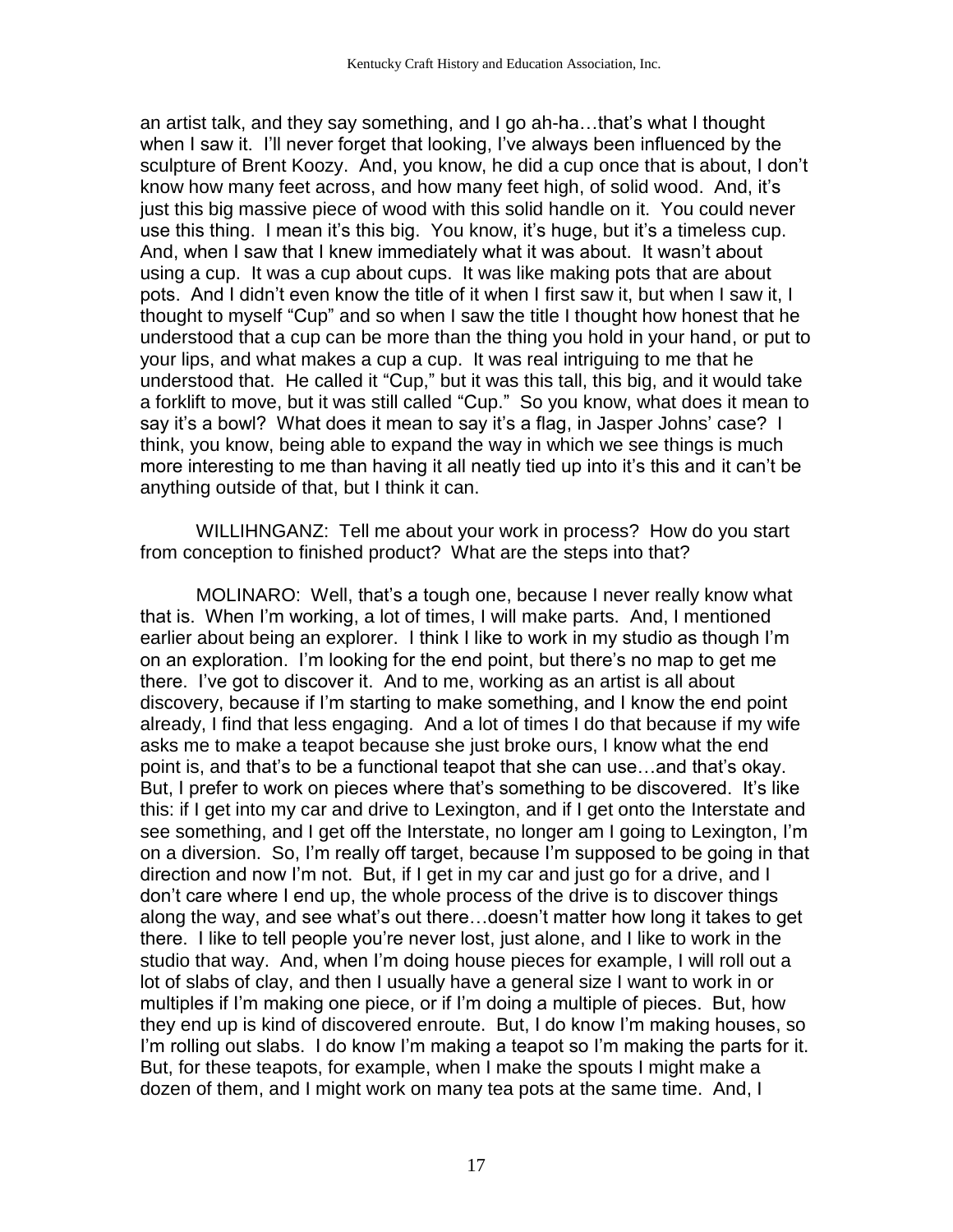might put a tea pot spout on one that triggers the thought about what if I had done this. So, the next one I try that, and maybe it works and maybe it doesn't. And I might throw in a dozen of these doughnuts, and I might have several of the bodies, and I start juxtaposing these parts next to each other, and I'm looking for something that I don't really know what it is yet. And then, when a little bit of information comes to me, then I run with that and let that kind of steer me into the next decision. And sometimes, I end up way off course doing things that I never intended to do, and at that point, a lot of times, I feel like, well I'm sketching now. I'm just sketching out some ideas to see where they will take me. And, depending on where I end up, I might end up in a place where I then consciously pursue an idea, because I'm onto something here that's curious to me, and I want to see where it goes.

WILLIHNGANZ: So you were talking a little bit about technology.

MOLINARO: Technology, yeah.

WILLIHNGANZ: And how it impacted your work.

MOLINARO: Well, it's impacted my work. I'm not sure if its impacted the physicality of the work. And, what I mean by that is, where it's impacted at makes it easier to fire kilns, for example, because now they're computerized. The Internet, you know, the way in which technology has brought us to have all this have-a-world at our doorstep sort of thing, so you have the ability to reference things quicker. You know, back it's been, like fifteen years almost, about thirteen or fourteen years ago, I started a list of called "Clay Art", and at the time, you know, I just thought, well, there wasn't anything. There was no group out there you could subscribe to, and talk to other people in ceramics, so I thought, well, I'll start one myself. If I get a couple of dozen people on it, that would be great, because, you know, living in Florida, you know, there was a lot of people around all the time that moved to Kentucky…more rural, and felt a little bit more cut off to the greater clay community. So, you know, when e-mail came about, we all got our first e-mail addresses. And, I quickly started looking at these user groups out there that were on art, architecture, and everything. And, I tried to ask questions about ceramics, and nobody wanted to talk about it, because we're talking about art. So I thought, well, screw it! I'll just start my own. And, I called it "Clay Art". And again, I thought, you know, if I get a couple of dozen people on this list, I'll be happy. Well, you know, within five years I had well over three thousand people from thirty different countries. And, of course, that was a time when people were really jumping onto the e-mail band wagon. And, all these list of groups were being started, so I just happened to be at the right place at the right time, and it's still in existence today. I ended up passing it onto one of the major ceramic magazines, and they run it now, and it's gotten even bigger. But, so technology really influenced me there, because all of a sudden I was electronically connected to people in Japan, or England, or Tennessee, you know, and so the ceramic world all of a sudden existed in my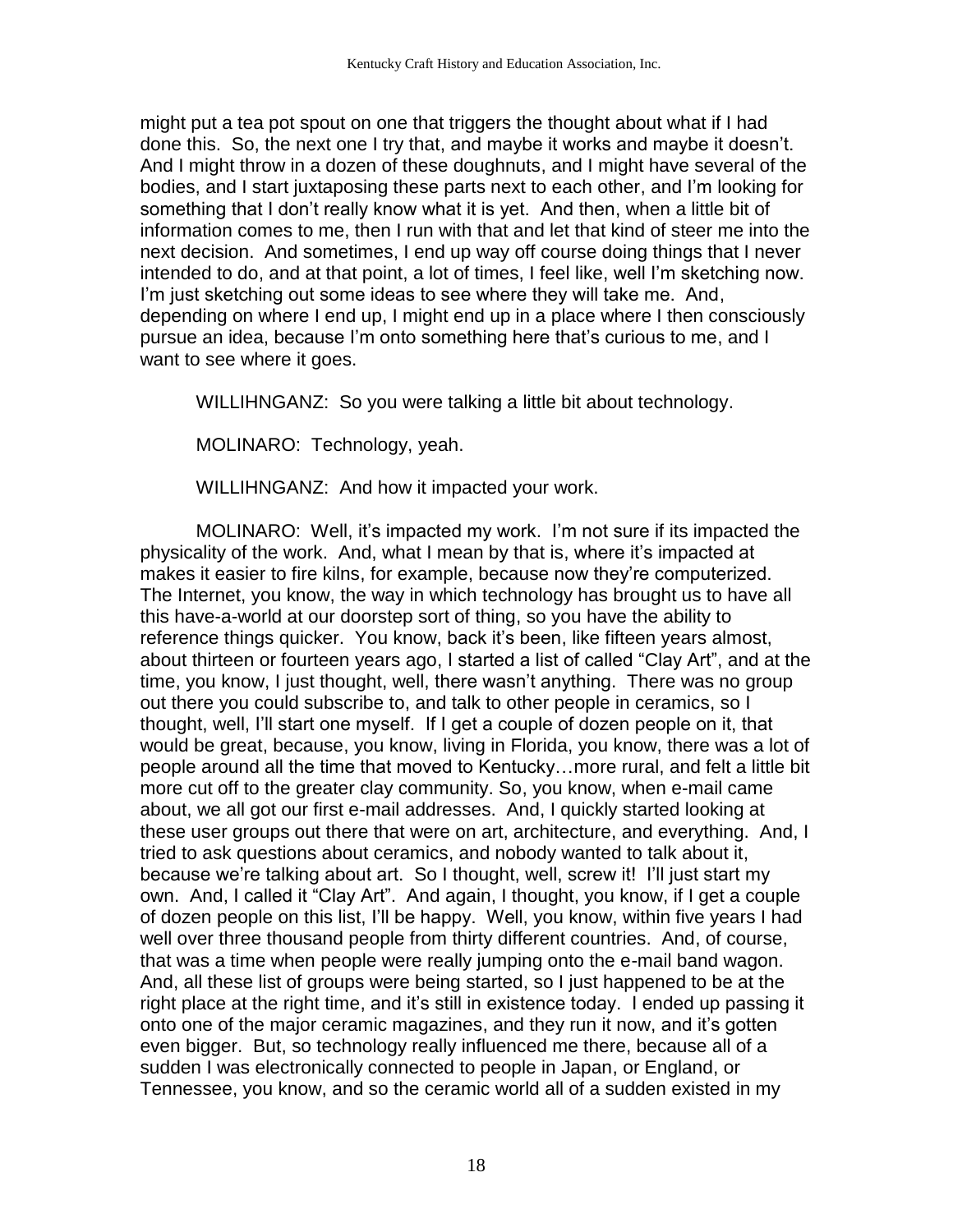own house, so questions could be asked. At that time I was just starting to go down to the Amazon of Ecuador, and so I could write reports about these things I was experiencing down there, to audiences that were around the world, and people were asking questions about it, so I started writing about it. And, you know, so it kind of ushered me down that path as well. And, I have always enjoyed writing, so that's something that I've pursued alongside of my work, and still do today. As a matter of fact, I'm working on another book on pottery in the Ecuadorian Amazon, but a lot of that started with clay art, and that was the early days of being connected to kind of a global community of ceramics. And, it's a long shot from when I first got into ceramics. I thought man, if only I could make pots in the potter's wheel, and buy some land in the country. So, it's kind of opposite, but in many ways, it's still the same, because it's still about community and it's still about clay, it's still about tradition. And, my interest in indigenous potteries' of the world is because I've been able to be exposed to that, through not just books, but through the internet and e-mail and stuff like that. I've met people on line, and shared images, and learned about them and their countries, and so, I think technology has influenced. And, there is a lot of potterers' influenced by technology, because, you know, there are glazed programs, and I have those, and I don't use them very often.

WILLIHNGANZ: What does that mean?

MOLINARO: One of my best friends has written a very popular program that ceramists can use to develop (unintelligible), where you type in parameters into the computer, and it formulates different things, and gives you that. So, technology has been extremely helpful for that. If I'm having trouble with a glaze, I can type in my recipe, and I can troubleshoot it that way, instead of having to mix it, and fire it, and try this, mix it, fire it, and try this.

## WILLIHNGANZ: Wow!

MOLINARO: I can circumvent a lot of that, so technology has been great there. So it has influenced, but at the same time, I never claimed that it's a driving force. I think it's just a tool, because I'm more influenced by tradition and the indigenous work that's being produced still today.

WILLIHNGANZ: Do you use any types of technological tools? Neil Di Teresa's was showing me how he does paintings. And, he has a photograph that he likes of a woodland scene, and he puts it in the photo shop, throws it up on the screen. And then, takes another picture of a person standing, and he wants to put this person standing in there, and he doesn't like the size of the person, so he shrinks the size. When he gets this done, he makes a copy of that, and then he paints from that to recreate what he's done on the computer.

MOLINARO: Yeah.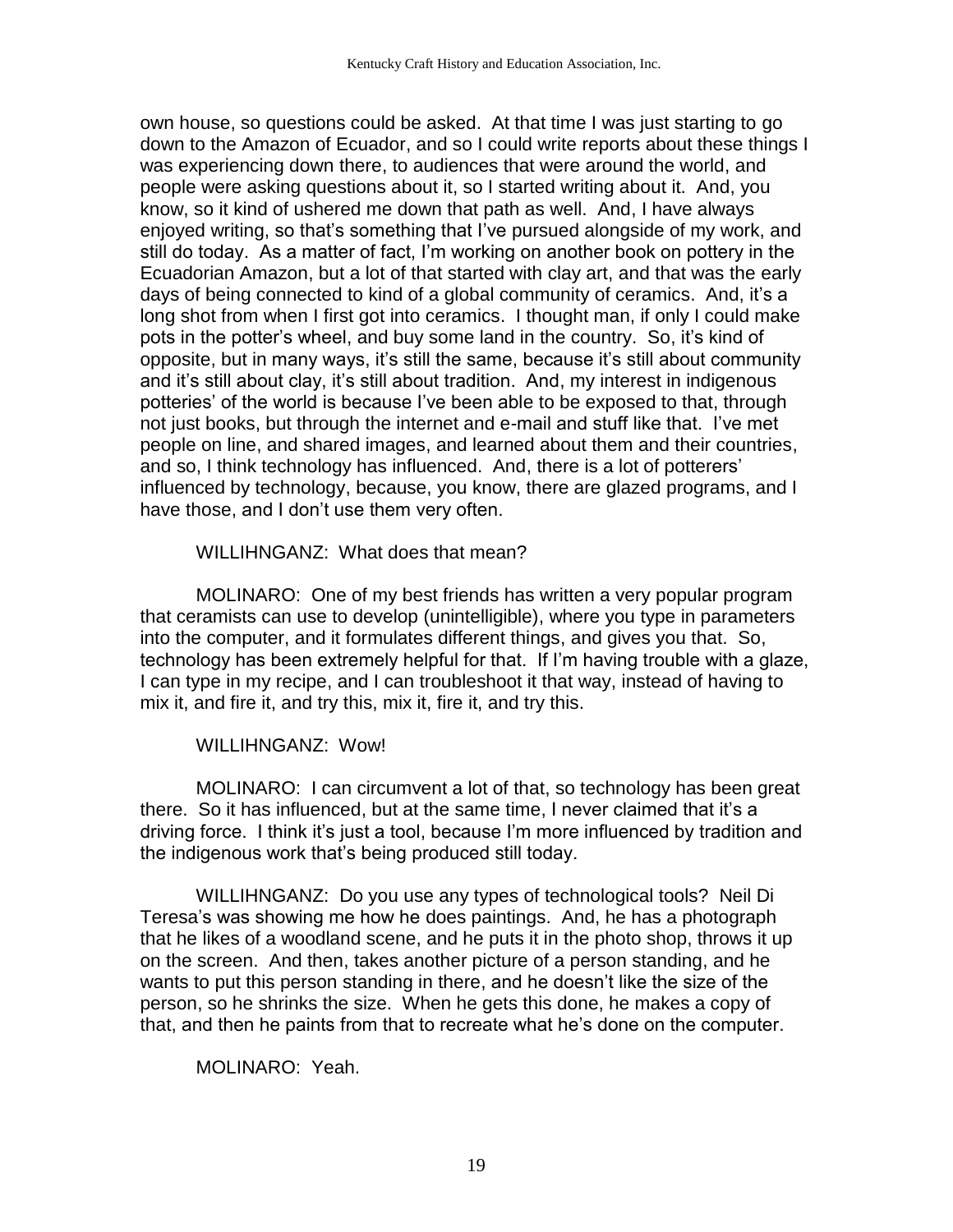### WILLIHNGANZ: You do any kind of design thing like that?

MOLINARO: No, I don't. I don't, and that's an interesting concept. And, I've thought about that at times, about, for example, teapots. I could go through a multitude of designs just by using photo shop, in cutting and pasting different spout combinations, and things like that. But, I'm not interested in that. I'm interested in discovering that spout combination, because I've got ten spouts I've made, and their all different. And, I've got all these different bodies, and I'm trying one against the other, and this one's suggesting this one. It's kind of a dance I do with the pieces themselves, because I like working with the material more than I like working taking these parts, and putting them on cut and paste on the computer screen. It's not to say it's a bad thing to do, but I think for me, anyway, something is lost when you know I'm touching this and feeling it, it opens a door to…I've got somewhere I've put textures on, just the spot here where that's smooth, and I could probably do that on a computer. But, I would rather do that than reel. Sometimes I'll make a dozen spouts, and I'll find myself, you know, carving into the spouts, or putting slip on, or doing different things. And, I never put them on a teapot, because all I'm doing is, I'm looking at the relationship of this surface on this zigzag form. And, I might stumble across something that really isn't appealing to me. Then, I take that and reconstruct it, and put it on a teapot. So, I really like that kind of playing around with the material, and the forms, and the reel. I could probably, and maybe I should, do some of it online with my computer photo shop, but I feel like I spend enough time at the computer now with my job, my writing, and other things, that I don't want to then give the computer that much more control of my life as it relates to my work, because a lot of times when I'm writing or doing things on the computer, I do a lot of that. I deliberately will stop and go to my studio to work, so I can juxtapose that activity to this activity. And, if I try to see how close I can bring them together, I think both of them would suffer from me anyway, they would. It's not to say I might come up with some great designs, but, you know, maybe I don't come up with many great designs, but the ones I come up with I can't keep up with as it is.

WILLIHNGANZ: Laughter.

MOLINARO: So, I'm not going to worry about it.

WILLIHNGANZ: Where do you exhibit your work?

MOLINARO: Well, I exhibit it through exhibitions pretty regularly, and tend to have work coming and going pretty regularly, through juried or invited shows, and those are a myriad of places. Most recently, Saint Louis over at Morehead…just different places, you know. Wherever there are shows, you know, I'll enter or be invited. And, I've got some shows coming up. There are a couple of galleries that I've kind of been in and out of…Blue Spiral in Nashville, the North Carolinas…carried my work off and on places like that. And, I've been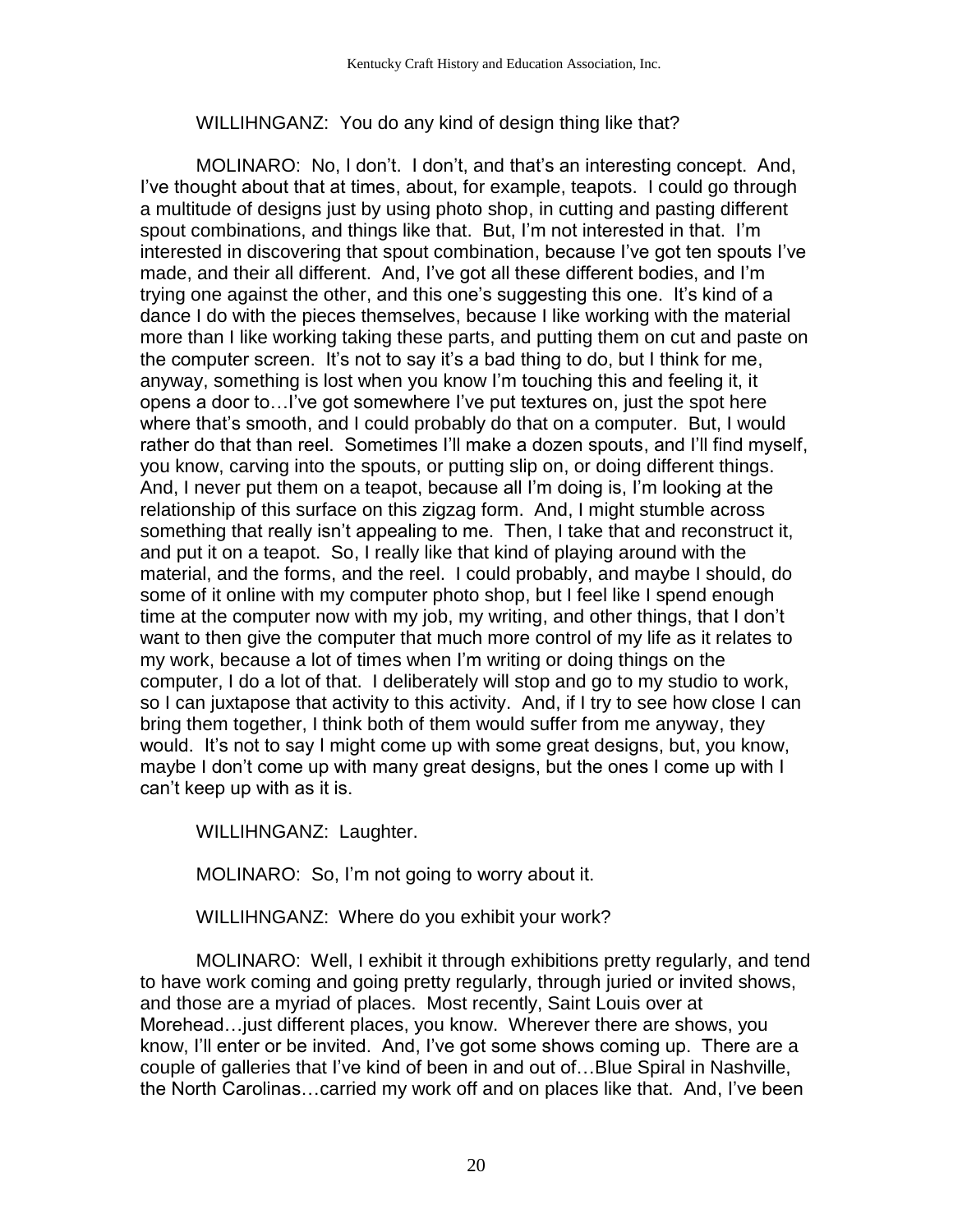in galleries in Lexington, or the Kentucky Art Craft Museum in Louisville has showed my work quite a bit. And you, know, I've reached a point where I don't worry about, oh gosh, I've only had this many shows, or that many shows, because it seems like when I've looked back on the last five or ten years, I still show about the same whether I'm working in it or not. Some years I get invited to more, and some years there are shows I'm interested in pursuing. But, it always tends to work out. And, I know that, because with my job at the university, we have to file these reports at the end of the year. And, one of them is, you know, how much are you showing your work for the artists? That is, and so, most of us on faculty are worried, cognizant of the fact that we have to be out there doing that.

WILLIHNGANZ: Is this a "publish or perish" situation?

MOLINARO: Yeah, kind of. And, of course, I write a lot, too. So, I've got that to (unintelligible). But, years ago, I just decided that it will take care of itself. Because, as long as I'm active in the studio and active in my field, I just have the confidence that the work will be shown, and it does, and it seems to work out that way, that I tend to show about, you know, six to ten really good shows a year. And, if I try real hard, I'm in six to ten good shows a year. And, if I don't, I'm in six to ten good shows a year. So, I just, you know…I guess maybe I've been doing it long enough, that there's enough that trickles my way, and one's that I choose to pursue. I, you know, good batting average, so I can rely on that without having to get. I watch the young faculty come on, you know. They're just so hell bent on making sure they sustain that record. But, you know, thirty years later, it's more about doing the work and just staying involved. The record kind of follows you.

WILLIHNGANZ: Do you ever do commission work at all?

MOLINARO: No. I really don't. Now, it's not to say that I have done work, for example, one year. It's going back a few years. The Art and Craft Museum contacted me, because there was a couple of big collectors, I think. They're going into the collection. It was something to do with Oprah Winfrey and Bill Cosby. Somebody was buying for them for something that they had done. And, they saw my work there. And, so they commissioned me. They wanted to buy two teapots, one for each of them. And, but, they didn't tell me what they had to look like. They saw my teapots in an exhibition, and we would like to buy two of your teapots. But, I got to make them, and there wasn't, like, we would like a black and white one, and they didn't get into that. So, that's kind of the level. If you come to me and give me commission work, I'll probably say okay. And, you'll probably be calling me for three years saying, "Where is it?" Well, I haven't done it yet, because I'm not real good at doing that, and wife will attest to that. She's still waiting for canister sets.

WILLIHNGANZ: Laughter.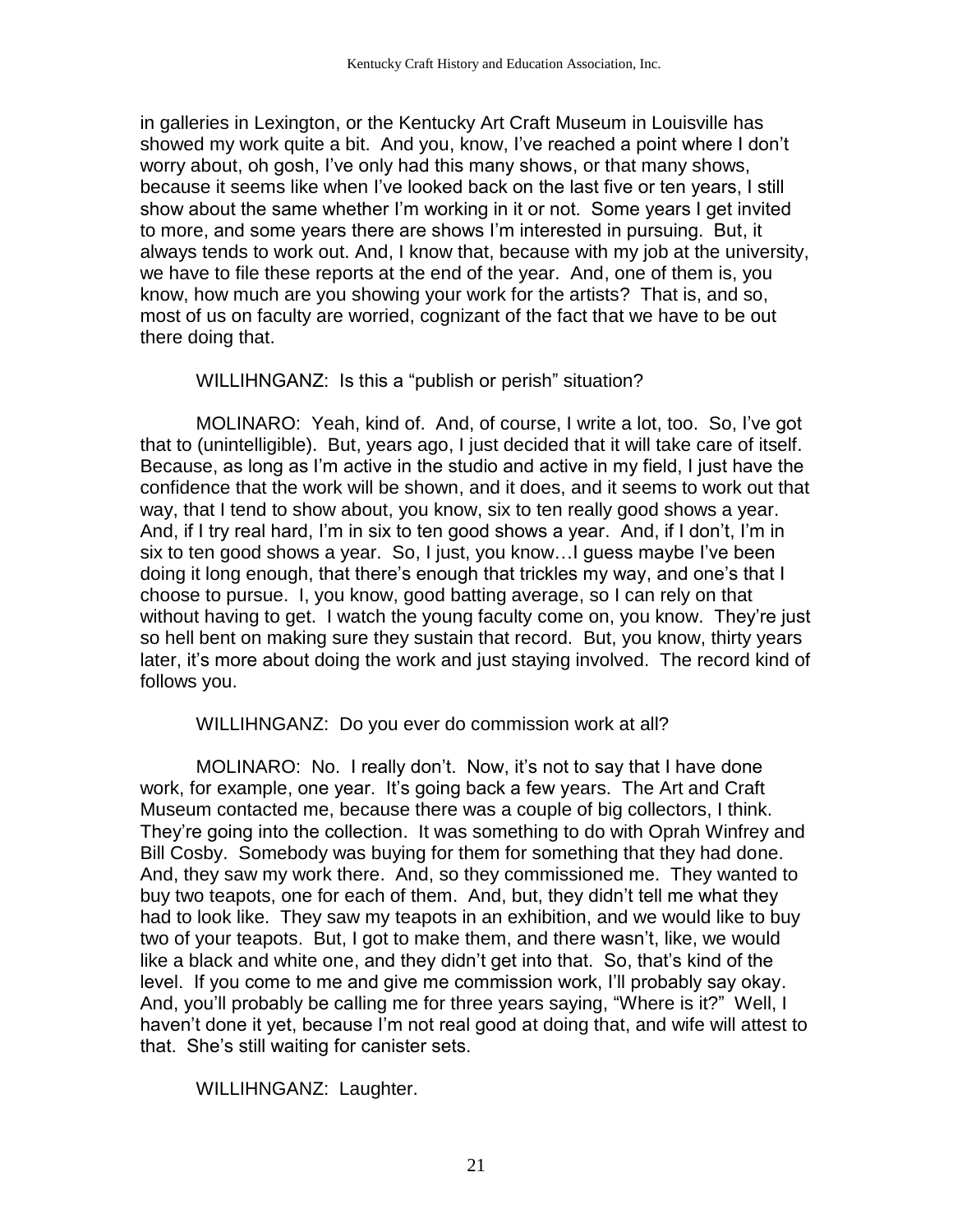MOLINARO: I really don't do commissions per say.

WILLIHNGANZ: Okay. Have you exhibited at fairs?

MOLINARO: Years and years and years ago.

WILLIHNGANZ: Yeah.

MOLINARO: I haven't in many, many years.

WILLIHNGANZ: Yeah. I wouldn't expect you to have much time between your teachings.

MOLINARO: No. And, that's not really the venue for my work. I think it's important for artists to know who their audience is, and my work needs to be displayed more on a pedestal with proper lying. It looks better in a gallery. And, if you buy it, you're going to put it in your home, because you're kind of into collecting this kind of stuff, and you have a place for it. The gallery and the art fair setting, doesn't really afford me that setting, nor that clientele. It's not to say that the people that would be there wouldn't appreciate my work, but those people would be better off to find it in more of a formal gallery setting.

WILLIHNGANZ: If you were to quit teaching altogether, quit writing, and just do pottery day and night, would you be happy?

MOLINARO: Probably not. I would like to do more of that, though, and I just built my studio here at home this last year, and just built a kiln. And, I happen just to get ready to fire it for the first time, so it's all new for me working here. I have been working at the university, and part of that is an effort to spend more time on my work, because it's really hard for me to spend that kind of quality time at the university in my studio there, because there are so many distractions that are waiting for you. There are distractions here, but they're of a different nature, so you know I've been teaching long enough where, you know, I'm looking down the road. There is going to be retirement coming my way, and stuff like that, and so what I really want to do is stay involved in my work, and be involved in a more independent level where, when that day comes, I will be able to continue my work even after I'm done teaching. So my work is very important. And, I'm trying to pay more attention to it on that level. But, to quit teaching and to quit writing, and just do my work, even when I quit teaching, I will still be traveling and writing hopefully. And, at that point is when I might be more interested in doing workshops. And that, because that will fulfill this yearning to get in front of a group of people and talk about your work, and share what it is you do. Even if it is a simple technique, just to be able to share it.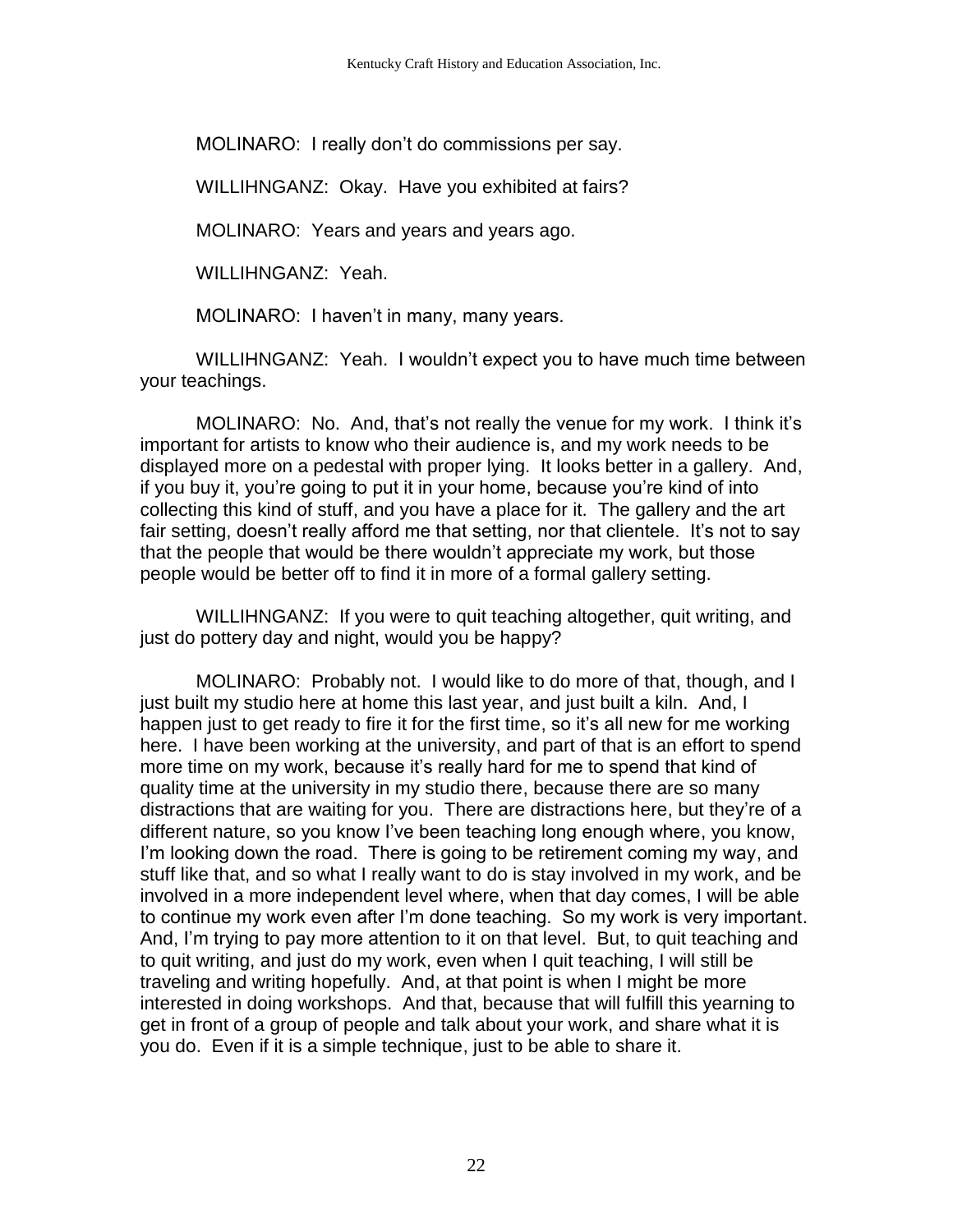WILLIHNGANZ: Uh, hum. What recognition have you gotten for your work?

MOLINARO: Well. Over the years, going back to when I was in Florida, I did get a state fellowship when I taught in Florida, one or two down there, I can't remember. And here, I've gotten two Al Smith Awards, and did receive the Rude Osolnik Award, which was a great honor. And, I've gotten a couple of Fulbright Awards academically, for my research. And, I've produced some video documentaries of pottery in the Amazon, and done quite a bit of writing for publications, and wrote the book on Kentucky Pottery. Those are all part of awards in and of themselves, a number of awards and shows that I've been in over the years, and been in some pretty good collections along the way, so. None of these are things that you really pursue, they are products of what you're doing, and how you're doing it, I think. And, you know, luckily in Kentucky, we're surrounded by good artists and good craftsman. And so, to win an award here is really an honor, because you're in really good company. Because, you know, that they had so many people to pick from, and it was really nice. And, most recently, I won an award at the university where I teach, Eastern Kentucky University. It's called the Warrick Award, and it was an award acknowledging my research in South America. And, they only give one of those a year to faculty. So that was a big honor. That was, for me, at the university, like the Rude Osolnik was for the visual arts. So, I'm happy in that regard, and the Fulbright's were a great honor in that. But, you know, I always think that if you do what you love, you will always love what you do, so it's just an easy thing to kind of stay plugged into what brought you there in the first place. And, what brought me to working in clay was that fascination with this material, that could start so soft, and then so hard, and in between that help you put a little bit of who you are in it. And, I'm still trying to do that, whether it's a bowl I'm making to put on the kitchen table of my home, or a sculptural form in a gallery, is to somehow what little bit of your legacy is left there. Because one thing I learned very early on, that good pots and bad pots live the same life, and that's more than you. So the requirement that's for you to really just preserve and cherish the good, and have the courage to eliminate the bad, because twenty years from now or even after we're all gone, the bad work is still there representing you. So, you really want the good work out there because when you're gone, it's still going to be speaking of who you were when you were here. So hopefully, that because it's a material that, you know, if there's an earthquake, or a fire or flood or what have you, these damned pots seem to survive better than we do.

#### WILLIHNGANZ: Laughter.

MOLINARO: It might break, we glue them back together, but they're pretty tough stuff, you know. Unlike a painting that, you know, water damage and boom, where are you? And, that's why pots are the oldest of the arts. And, that's why we learn about past civilization, and past people through the pottery that they made. Because the people who made them, whether they knew it or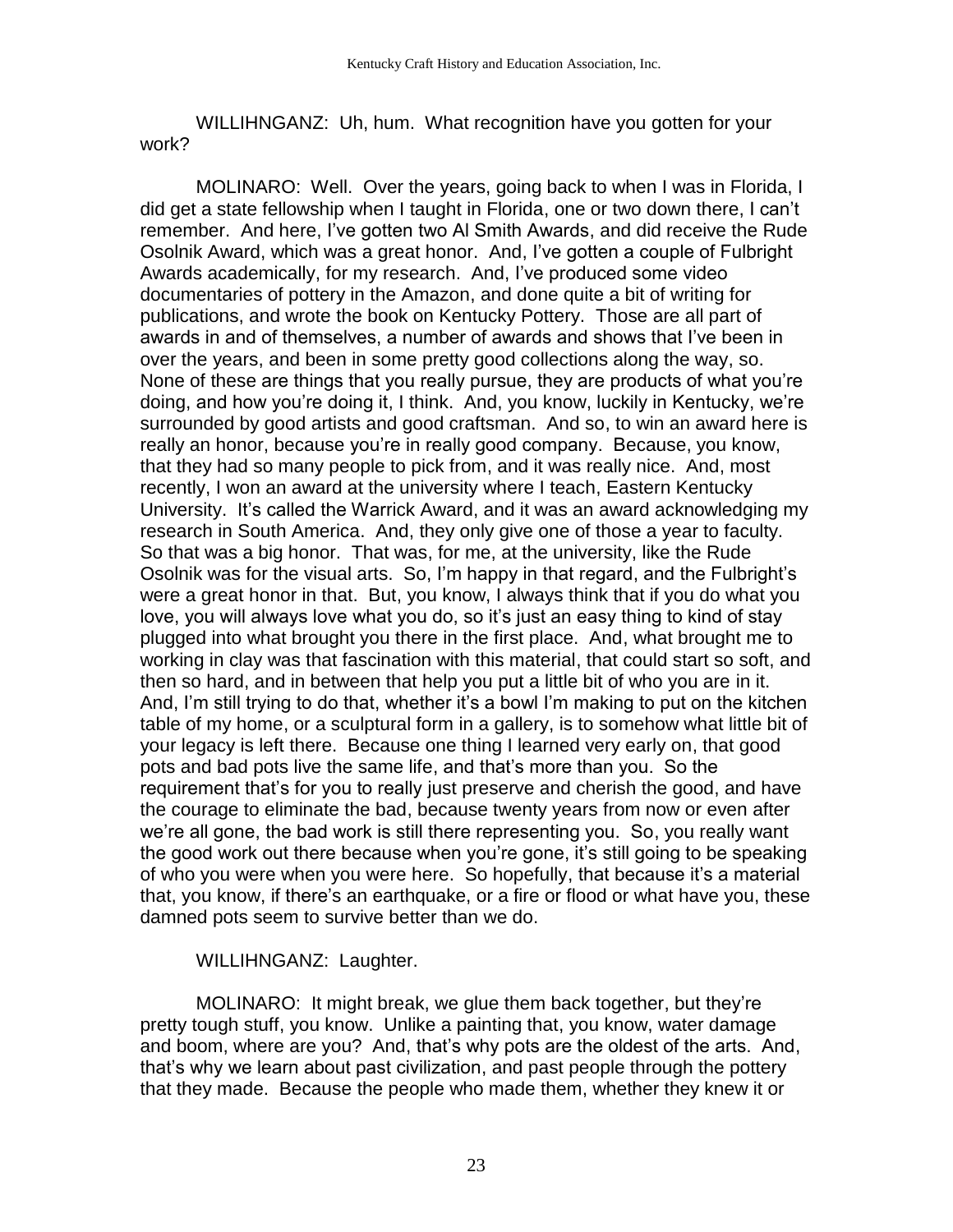not, whether they're aware of it or not, a little bit of who they are, is a people was left in that work. And so when we dig these treasures up, wherever we are in the world, we learn a little bit about the maker, and so I just hope that is the case with stuff I'm making. And I know, I'm pragmatic enough to know, not all of it is, and it's scary to think that I don't know which ones aren't, because you know their going to be here after me; their still going to be talking so.

WILLIHNGANZ: I got to tell you a story. I was in Seattle, I mentioned my friends who were collecting Mata, and I'm not even sure how you spell it, Mata Ortiz pottery.

MOLINARO: Mata Ortiz, yeah.

WILLIHNGANZ: She told me some wonderful stories, and she has quite a collection. I mean we went room to room, and went through all these different things, and she told me some fascinating things about. She's been there, and she took a work shop with Ortiz somebody or other and she said what's amazing to her is they don't use wheels.

MOLINARO: No.

WILLIHNGANZ: They scrape them out with bone.

MOLINARO: Sure.

WILLIHNGANZ: Then they paint them meticulously, and they take their children's hairs and make these very fine brushes, with like four hairs, and they dip them in, and they very carefully paint these lines hundreds and hundreds of lines into these patterns. Then, they fire them up, and they loose roughly half of them when they fire them. They break and their gone. And, all that work they put into them up to then is gone. It's just I don't know.

MOLINARO: Well, the pottery in the Amazon I've been studying, and some of its right behind you there, the bowls. Those are painted with brushes made of human hair, and they will spend hours if not days painting one piece, and sometimes they break in the firing. And you know these people don't get upset about it because it's part of the day's activities. They're not trying to fill an order. They're not working for somebody else. It's, they know that pots break and that's part of the process. Where we lose it as we try to make a masterpiece, or we got to make this by 5 o'clock on Friday, and if it breaks, were all upset. Whereas, if you can kind of put it into the daily rhythm of your life, it's a lot less troubling. And that's something I still don't know how to do (laughter), but it's interesting to watch these women do that. They will spend all day painting a pot, and it will blow up in the firing, and it doesn't ruin their day. There is another day, and they will make another one tomorrow and it's really a lesson, but the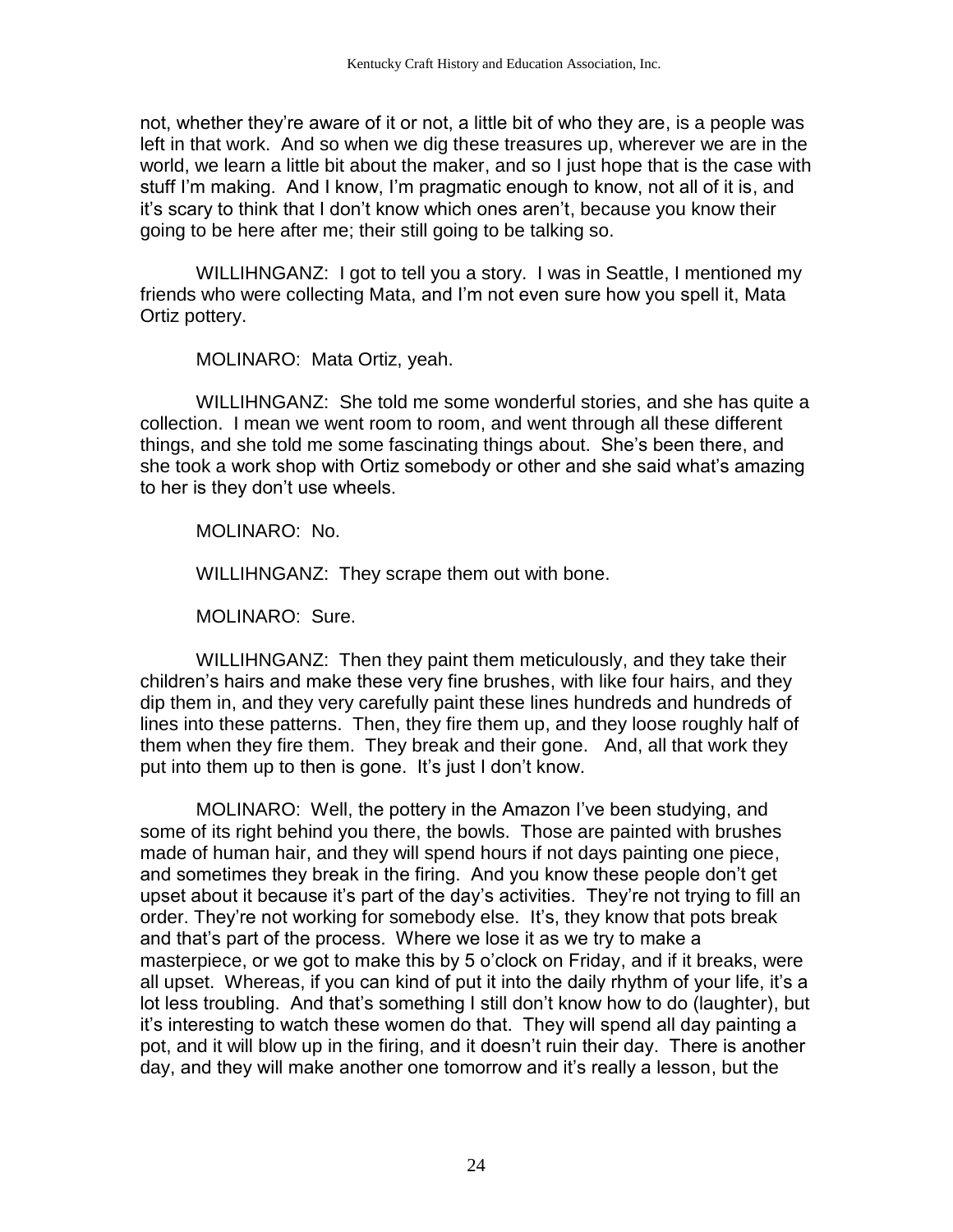pots in the Amazon, in many ways, because I have studied the Mata Ortiz somewhat, and for that reason, because of the similarities for the jungle pots.

WILLIHNGANZ: Interesting, that's very interesting. What craft organizations or associations do you belong to?

MOLINARO: Well I am a member of NCECA, which is the National of Council and Education for the Ceramic Arts, and actually I'm on the board of directors for them. I'm their program director. It's an appointed position, a three year term, renewable for the second term, which I'm in the second term now, and that's probably the biggest clay organization in the country. It is the biggest in the country and probably the biggest in the world of a clay organization, and there is a conference every year, and we do symposiums in other places. For example, we have a symposium this October in China, and our conference last year was in (God where were we last year, I'm drawing a blank?), we were in Pittsburgh last year, and next year we will be in Phoenix, and the year after that we'll be in Philadelphia. So, that's very time consuming for me. And, that's the big membership thing. But I'm also a member of the American Craft Council and Kentucky (unintelligible) Partners. I'm involved in their cultural programs. That's about it! There might be another one or two smaller ones.

WILLIHNGANZ: Have you ever been involved with the Kentucky Guild of Artists and Crafts?

MOLINARO: I've never been a member. Well actually I was a member of the Kentucky Guild for a few years, about ten years ago. And, I fully support who they are, and what they are, and my not being a member in no way is any kind of statement whatsoever. When not being a member is really more about me, not finding a way to plug into like, I don't do their shows. You know, things that they're really about aren't things that I'm involved in. And, when I did join the organization several years, about ten years ago, and I was a member for a few years. I did it mostly, just an attempt to, just to support them, and I probably should still do that, and just laziness I don't. But, you know, I'm always encouraging my students to join, and feel like they have a lot to learn by being a part of that, so it's a really valid group, and a (unintelligible) group in this state, and I have a great respect for them. So, you know, I'm always quick when people say are you a member to say no, but not because I don't believe in them you know. Theirs a lot of things I should be members of.

WILLIHNGANZ: Have you ever been involved with Southern Helms Guild?

MOLINARO: I've been involved in some of their shows but not as a formal member. No, but I have shown. They have done exhibitions that I've been invited to and been a part of.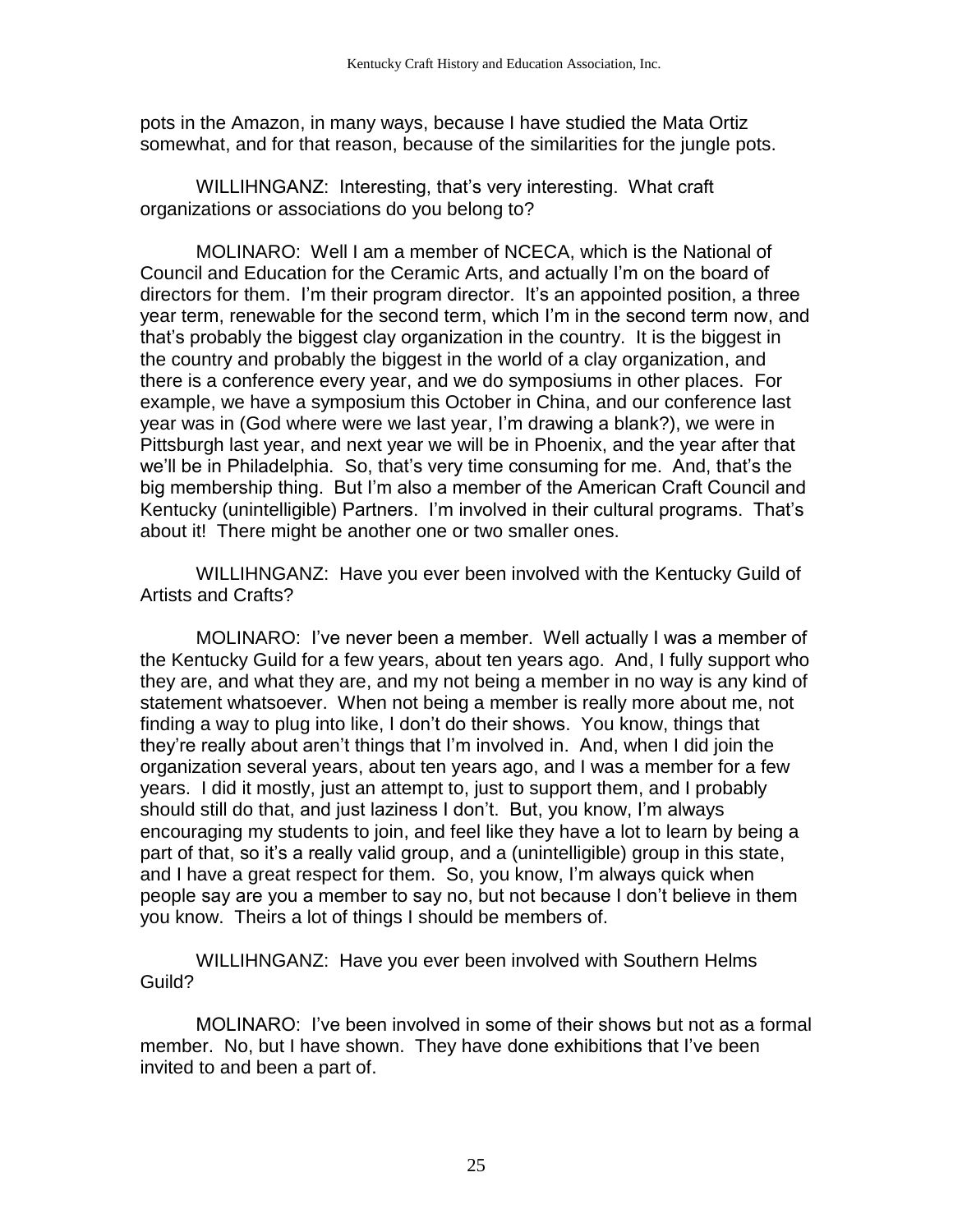WILLIHNGANZ: Uh, hum, okay. You've subscribed to periodicals.

MOLINARO: Too many.

WILLIHNGANZ: Laughter.

MOLINARO: Specifically to clay?

WILLIHNGANZ: Well, to your field really.

MOLINARO: Yeah, well, I get American Crafts, Ceramics Monthly, Studio Potter, Art and Perceptions, Ceramics Technical, yeah, Clay Times.

WILLIHNGANZ: Do you get a chance to read all of that stuff?

MOLINARO: You know, I get them, and I look at them more than I think I'm going to, just because I'm busy. But, it's hard not to, because, you know, I know a lot of people that maybe the person on the cover is somebody I know, or maybe there's an article in there that somebody wrote, that I know, or maybe it's something I'm interested in. But, largely I keep membership to those, because I teach, and it's a way for me to keep abreast of the field. And, often times, the students are working on something, and I'll say, "Okay, you need to go look at the May issue of Ceramics Monthly, because there was an article that so and so is addressing that technique that your exploring". So it's a way for me to kind of help them be connected and I write for them.

WILLIHNGANZ: I was going to say I thought you probably wrote for them.

MOLINARO: Yeah, and I had an article in Ceramics Monthly on something in the Amazon, so I publish. I use those as vehicles to disseminate my writings.

WILLIHNGANZ: Okay. Have your family been pretty supportive of you work?

MOLINARO: Very, yeah, yeah. My daughter's a graphic designer herself. So, she's grown up in the arts, and when she graduated from Notre Dame, and when she went to college she said…my wife's a librarian…she said, "Two things I will not major in is library work or art" (laughter), and she ended up an artist, so.

WILLIHNGANZ: Have you ever worked on projects with her, your daughter?

MOLINARO: No. I really haven't. We'll talk about things that touch us both, but we've never, you know, she's in graphic design, and that's a little more commercial avenue, but she's very creative and very successful. And, she